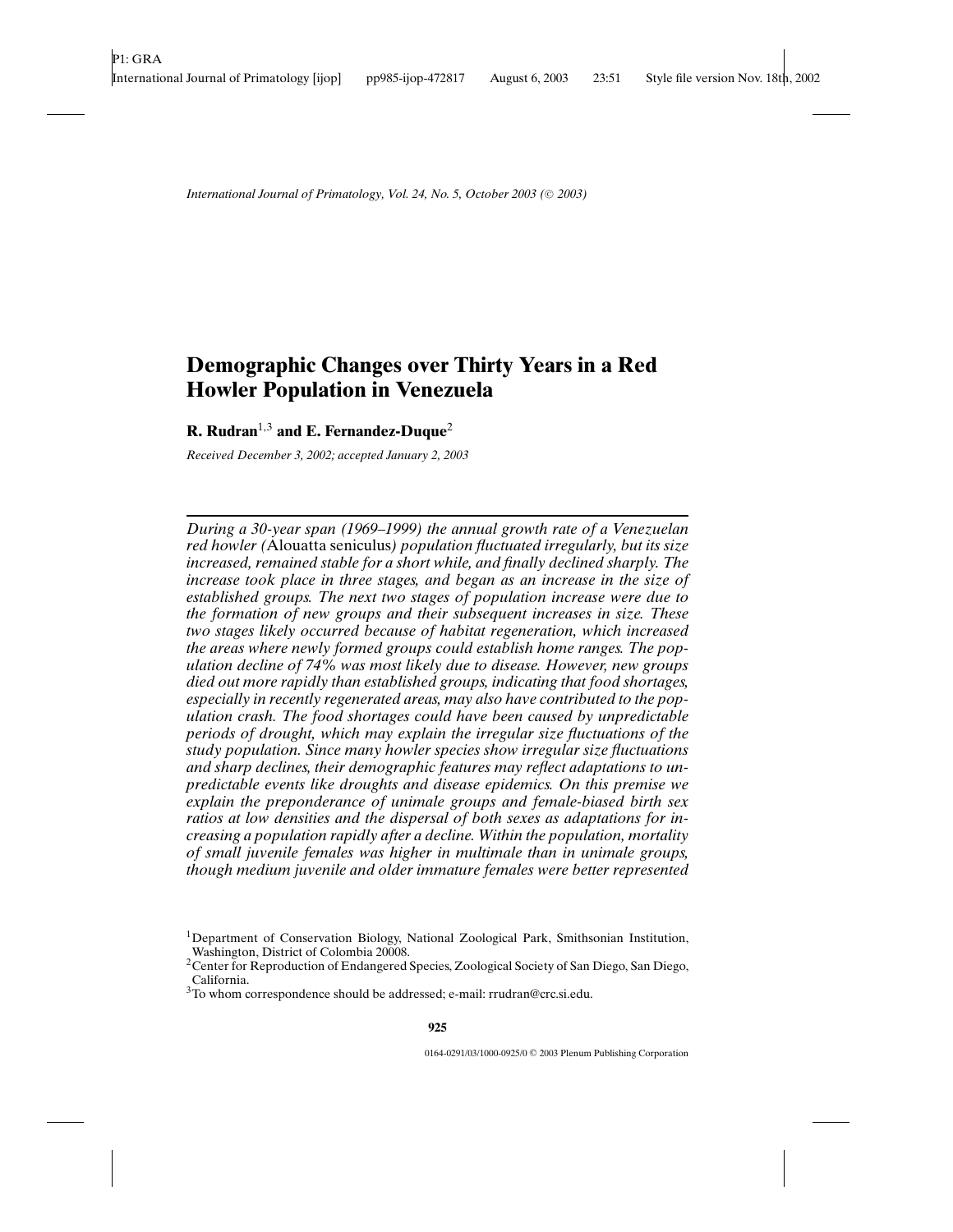*in multimale than in unimale groups. These results may be explained in terms of group composition and the mating systems in red howlers.*

**KEY WORDS:** density; rate of increase; population size; group composition; age structure; sex ratios.

## **INTRODUCTION**

The value of conducting long-term field studies to develop a thorough understanding of primate population dynamics cannot be overemphasized. Whether the motivation is applied, as when developing Population Viability Analysis models for conservation purposes (Caughley, 1994; Cowlishaw and Dunbar, 2000; Dobson and Lyles, 1989), or theoretical, as when formulating explanations for the evolution of taxon-specific life-history traits (Charnov and Berrigan, 1993; Ross, 1991), any successful attempt to understand population dynamics will have to be based on studies spanning several generations. Only then can we expect to determine how population fluctuations affect demographic parameters. Until we know the effect of population fluctuations and understand the processes driving these changes, we will not be able to fully explain the observed species-specific life-history strategy as an adaptive response to the environment.

Given the abundant literature demonstrating that numerous taxa show regular population fluctuations (Krebs, 1996), it is surprising that this topic has not received more attention in primate investigations. This lack of attention may have been due to two reasons. One is the popular misconception that was recently refuted by Chapman and Peres (2001), that the tropics, where most primates are found, are relatively stable, especially when compared to temperate areas where population fluctuations have been investigated most extensively (Stenseth, 1999). The other is that few primate field studies have lasted long enough to cover several generations (Dobson and Lyles, 1989) or to provide the basic information needed to describe population changes in detail.

In the Neotropics, the longest nonhuman primate field studies have been conducted on howlers (*Alouatta spp*.). All 6 species of howlers have been studied for various periods of time (Kinzey, 1997) since the pioneering work of Carpenter on *Alouatta palliata* at Barro Colorado Island, Panama´ (Carpenter, 1934). The mantled howler (*Alouatta palliata*) and the red howler (*A. seniculus*) have been the two most intensively studied species with some of the studies spanning a few decades (Agoramoorthy and Rudran, 1995; Clarke *et al.*, 1986, 1994; Crockett, 1996; Eisenberg, 1979; Estrada, 1982; Estrada *et al.*, 1999; Fedigan *et al.*, 1998; Fedigan and Jack, 2001; Glander, 1992; Milton, 1996; Neville, 1972; Pope, 1990, 1998, 2000; Rudran,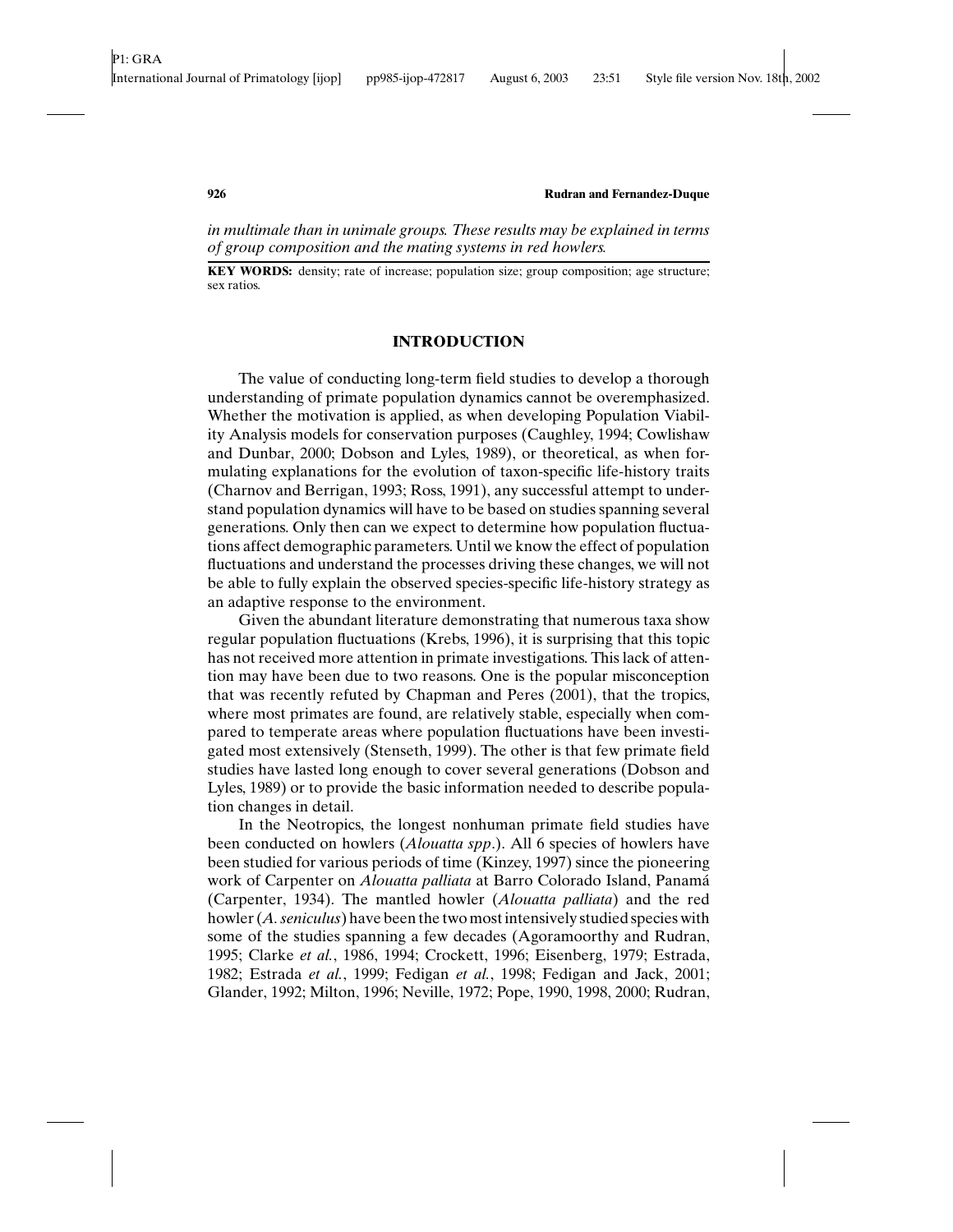1979; Sekulic, 1983). Using these long-term data some authors have hypothesized that their populations may undergo fluctuations (Crockett, 1996; Crockett and Eisenberg, 1986; Milton, 1982, 1996). We contribute to an evaluation of this hypothesis by describing changes in a red howler population in Venezuela during 30 years.

Between 1969 and 1999 the study population underwent periods of expansion, stability and decline. We characterize the different stages with data on the population's size, density, rate of increase, age structure, sex ratios, and group size and composition during each stage. The study, which includes data from approximately 5 generations of howlers, allows us to address the following questions about population dynamics: Was the rate of population increase relatively stable over time? Were population parameters, e.g., group size and sex ratios, related to population density? Did sex ratios of the different age-sex classes change during the population fluctuations in a predictable manner? Is the population recovering? Are changes in population parameters related to environmental factors?

### **METHODS**

#### **Study Area and Population**

We conducted the study at Hato Masaguaral, a cattle ranch located in Guárico State, Venezuela (8° 34' N, 67° 35' W). Hato Masaguaral's wild fauna and flora were protected from fire and deforestation by its strongly conservation-minded owner, Sr. Tomas Blohm. The ranch included two major habitat types; a continuous gallery forest along the river Guarico, and forest patches—matas—away from the river that were surrounded by seasonally inundated grasslands (Troth, 1979). Red howlers occupied both habitat types, but the census data that we present here were obtained mainly from the population inhabiting the matas. The mata population has been studied by numerous researchers: Agoramoorthy and Rudran (1992, 1995), Crockett (1984, 1985, 1996), Crockett and Pope (1993), Crockett and Rudran (1987a,b), Eisenberg (1979), Herrick *et al.*(2000), Neville (1972), Pope (1990, 1992), Rudran (1979), and Sekulic (1982, 1983).

Rainfall in the area is highly seasonal with a discrete wet and dry season from May to October and November to April, respectively (Crockett and Rudran, 1987a). The vegetation is semideciduous with many trees and shrubs losing most of their leaves by the late dry season. The elevation is about 70 m., and the monthly average temperatures varied from about 19–22◦C minimum to 33–38◦C maximum, with daytime temperatures being generally higher in the dry season (Troth, 1979).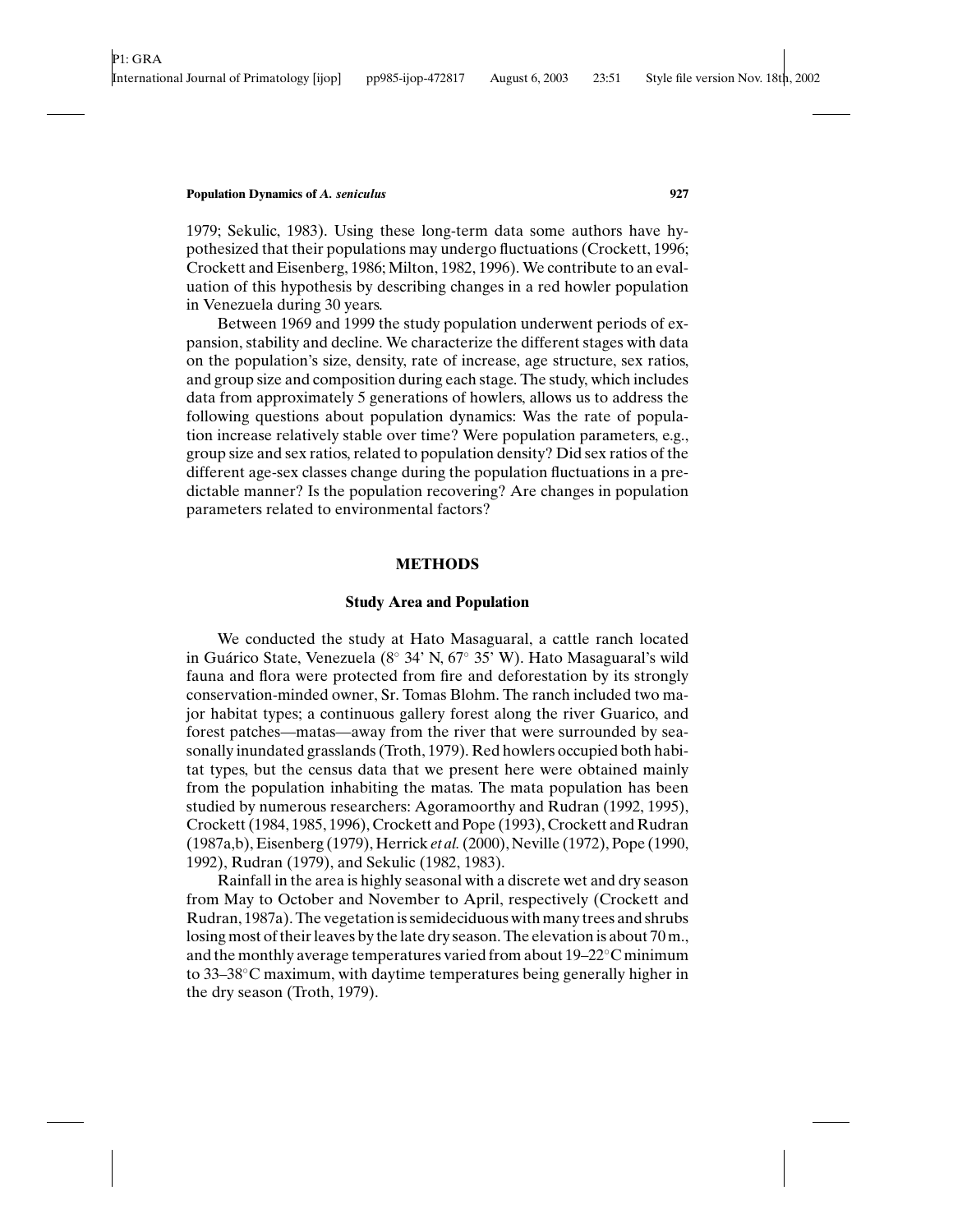#### **Data Collection**

Different investigators conducted the censuses; all were trained to classify individuals into appropriate age categories before they began collecting field data. The training helped to standardize the population structure data. Moreover, we regularly conducted ear-tagging operations involving chemical capture of red howlers period (Agoramoorthy and Rudran, 1994; Thorington *et al.*, 1979, Rudran, unpublished data), in order to facilitate unambiguous identification of individuals.

Periodic censuses of the study population began in June 1976 and continued through March 1999. In June and July 1976, and from January 1977 to October 1978, March 1979 to February 1981 and March 1985 to September 1993 we conducted population censuses more or less each month. From March 1981 to February 1985 and after September 1993 we usually conducted censuses once per year during the dry season (November–April). We located the study groups with the help of their loud calls, and if this failed, by systematically searching different parts of their home ranges. Once located, we determined group size by counting its members repeatedly until several consistent totals were obtained. Then we sexed each group member and assigned it to an age category via a classification system based on physical and behavioral characteristics of known-age individuals. We assigned individuals of both sexes to the infant category if their ages were known or estimated to be  $\leq 10$  mo. Females >10 mo are small-, medium-, and large-juveniles (SJF, MJF, LJF) or subadults (SAF) if their ages are known or estimated to be >19, 28, 37 and 46 mo, respectively. Similarly, males >10 mo are small-, medium-, large-juveniles (SJM, MJM, LJM) or subadults (SAM) if their ages are known or estimated to be <22, 34, 46 and 58 mo, respectively. Females and males whose ages are known or estimated to be >46 or 58 mo, respectively, are adults. After assigning age categories to individuals, we confirmed a group's identity via several features including their size, composition, the area where they were seen, and any members that were identifiable by natural markings or ear tags (Agoramoorthy and Rudran, 1994; Thorington *et al.*, 1979).

We also saw solitary males and females and associations of  $\geq 2$  individuals during population censuses. Whenever solitaries and associations were encountered, we recorded their locations within the study area, size, composition and individual characteristics. The individuals of an association either left the area after a while, or stayed together as a social group until they produced infants. We included the newly formed groups in subsequent population censuses, which gave rise to a gradual increase in the number of groups under investigation.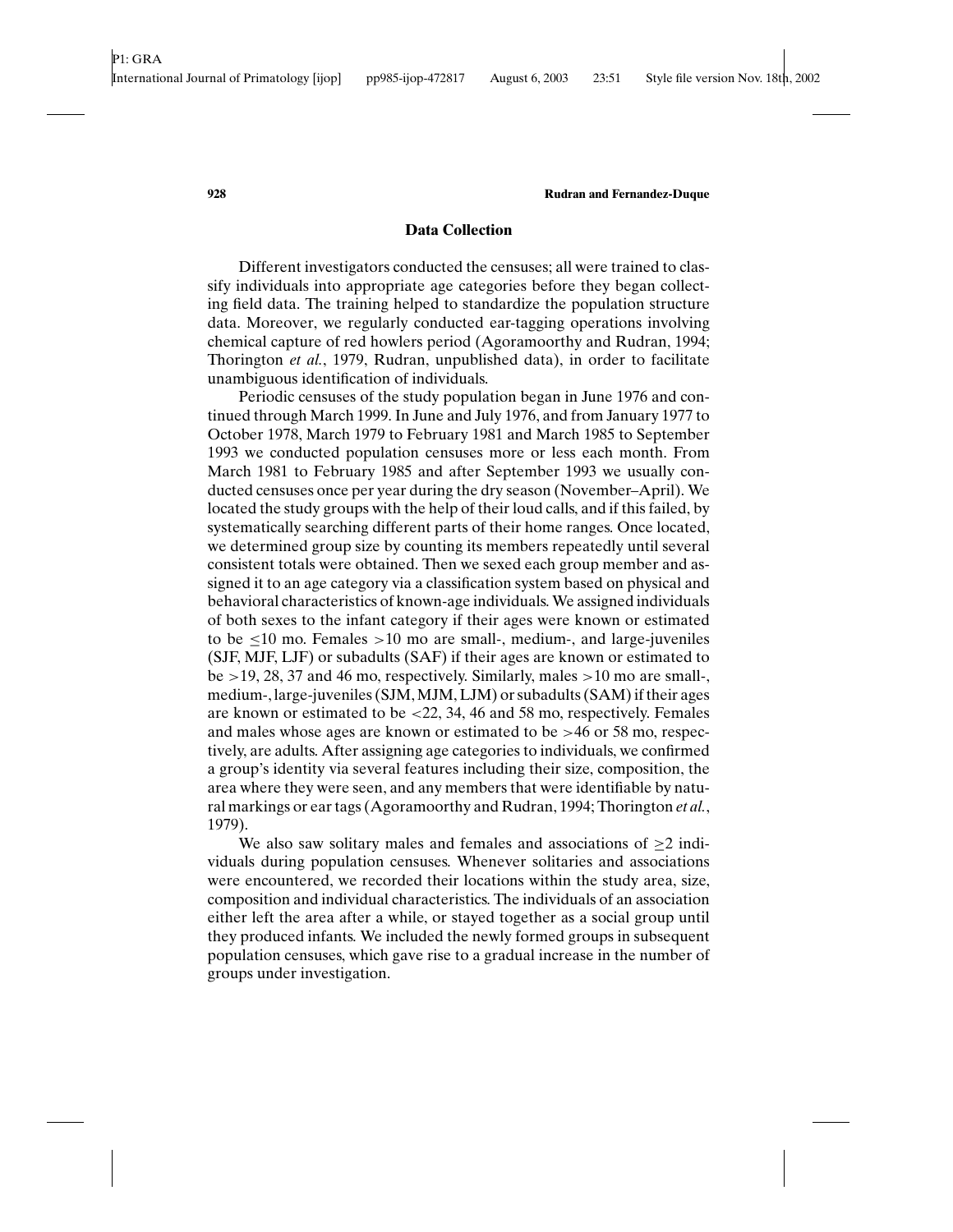### **Data Analysis**

Our analysis is based on published and unpublished data spanning 1969–1999. The published data are derived from Neville (1972, 1976) and Rudran (1979) and cover the period from 1969 to 1978. The unpublished data included information collected after 1978 by Rudran in 1979, 1981, 1982, 1984, 1996, 1997 and 1999 and by Rudram and colleagues: Rumiz (1985–1987), Valderrama (1988), Sestrich (1989), Agoramoorthy (1990–1992, 1994, 1995) and Kilber (1993) during other years.

During some population censuses, particularly those conducted on an annual basis, it was not possible to contact all study groups. In these cases, we assigned each missing group its average size based on counts during the previous and the following periods (mo or yr) of contact. Although we assigned sizes to missing groups we did not attempt to deduce their composition. Therefore, the groups were excluded from the analysis of population structure, for which we used only groups whose compositions were actually verified in the field.

Population size for any given year is the total number of individuals living in new and established groups during a particular month of that year. The month of choice was more or less the same during different years (between December-April) in order to standardize for within-year population size fluctuations due to demographic events. We computed population density estimates assuming that the size of the study area is  $1.55 \text{ km}^2$  (Rudran, 1979).

We computed the annual rate of increase as the ratio of population size in two successive counts (Caughley, 1977). When two successive counts were longer or shorter than a year apart (e.g. 1976–1978), we proportionately adjusted the difference between them when calculating the annual rate of increase. We applied no adjustments for multiple comparisons since all comparisons are explicitly presented together with the raw data on which the comparisons were based.

## **RESULTS**

Thirty-five monkeys were marked with ear-tags in 1978, and 149, 5 and 70 individuals were ear-tagged in 1981, 1985 and 1987, respectively. Between 1989–1994 an additional 75 howlers were marked with ear-tags. Ear-tags facilitated unequivocal identification of individuals and thereby improved the quality of the census data throughout the study.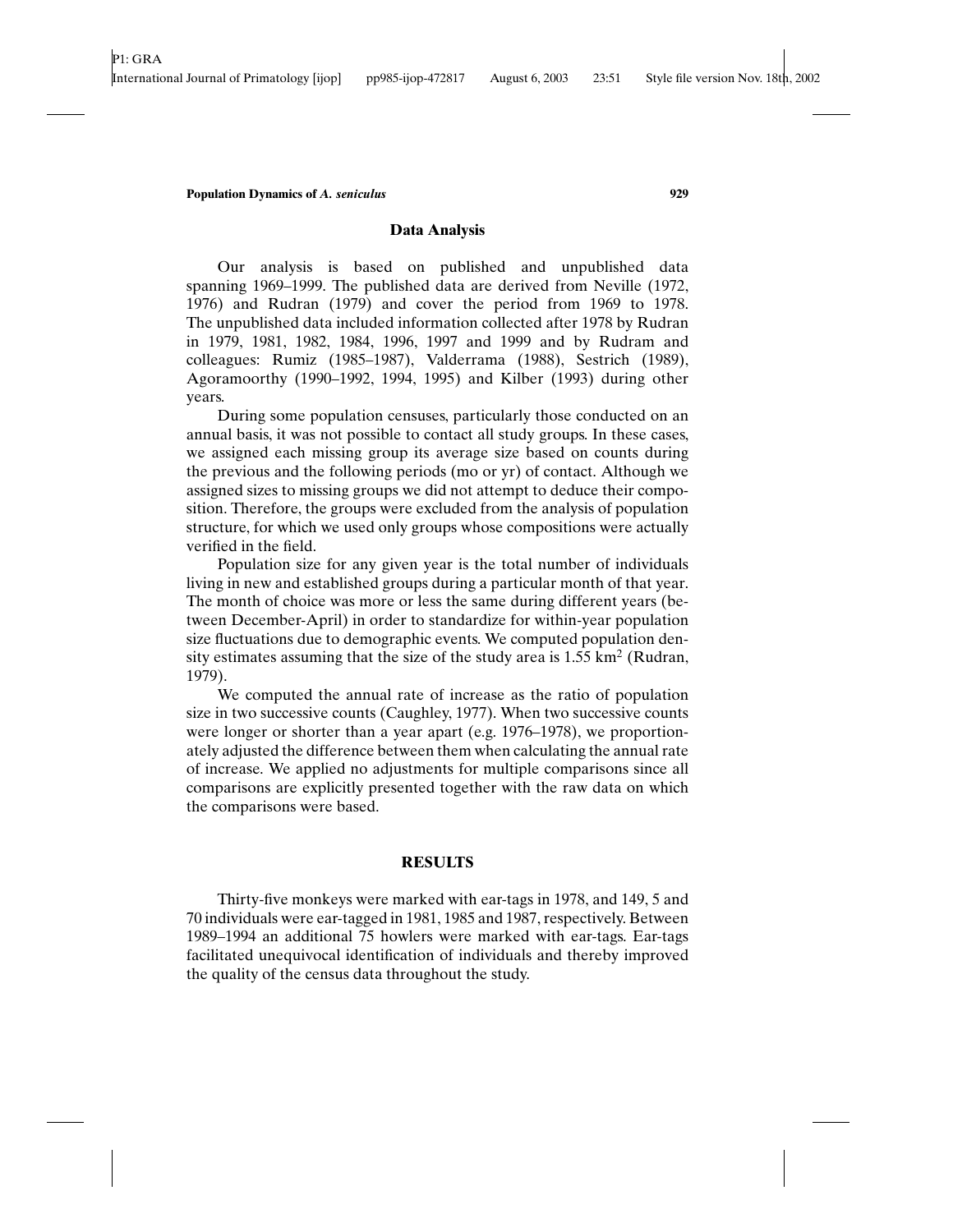### **Changes in Population Size, Density and Rate of Increase**

During the 30-year period, the population first expanded, then remained relatively stable, and finally began a decline that continued through 1999 (Table I). Despite this general trend, the population's annual rate of increase fluctuated between one and 6% from 1970 to 1978 (Figure 1), while grew from 146 to 186 individuals, and density increased from 94 to 120 howlers/ km<sup>2</sup>. Even after this period of moderate growth, the annual rate of increase continued to fluctuate until 1989 as the population expanded and reached a maximum of 346 individuals and density of 223 howlers/ $km^2$ . In 1990 there was no increase, but during the next 3 years the population registered moderately negative rates of increase that ranged between one and 5%. This was followed by substantial reductions in size; sometimes as much as one-third of the population was lost from one year to the next beginning in 1994. By the end of March 1999 the population had been reduced to one-fourth of its maximum size and included only 90 individuals; population density was 58 howlers/km<sup>2</sup>.

The growth of the population was at least partly due to habitat regeneration that increased the size and vegetation density of the matas within the study area. This enabled dispersing males and females to band together and to establish new groups that later grew in size as well. Both events contributed to the increase of the study population.

### **Changes in the Size and Number of Groups**

Population growth between 1970 and 1978 resulted in part from slight increases in group size. The median size of the 13 groups observed by Neville (1972) that could unequivocally be identified by Rudran increased slightly during that period (median, range: 8,  $6-12$  vs. 9,  $5-13$ ,  $n = 13$ ), but the difference is not statistically significant (Unpaired t-test, two tails,  $t=-0.282$ ,  $df = 12$ ,  $p = 0.783$ . Subsequent increases in population size were due to changes in the size and number of established groups, as well as to the addition of new groups to the study population (Table I). For instance, 59% of the population increase that occurred between 1978 and December 1981 (55 of 94 individuals) was due to the increase in median size of established groups from 8.0 (range: 4–14) to 10.5 individuals (range:  $6-18$ ,  $n = 22$  groups,  $t = -4.957$ , df = 21, p = 0.000). Another 21% represented 20 individuals of two established groups added to the study, while the remainder belonged to 4 new groups that formed during the same period.

After the established groups reached a stable median size of 10 individuals in 1987, the population continued to expand as a result of the formation of new groups and an increase in the median size of these groups. Between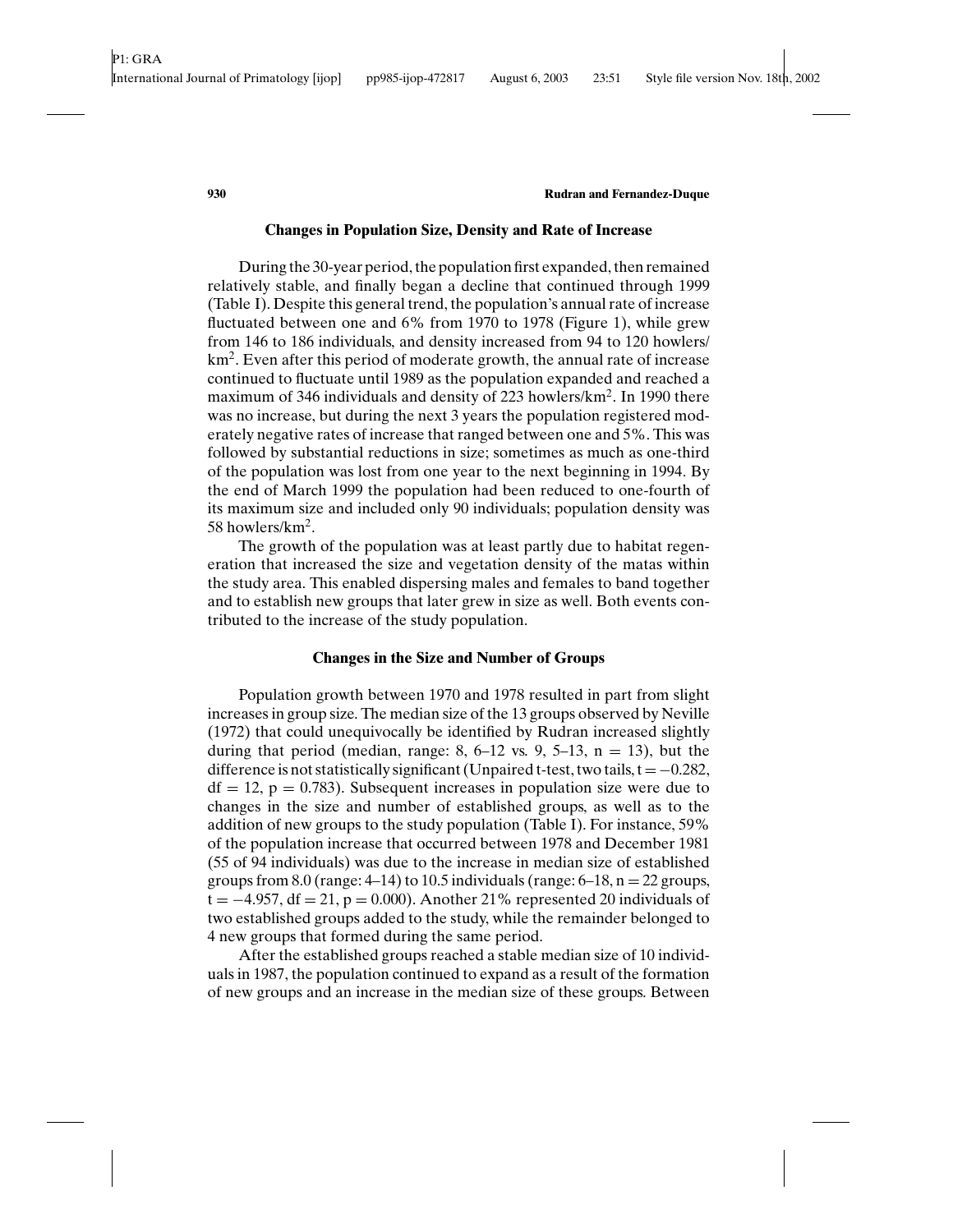| ×.<br>۰.<br>٧<br>۰.<br>v<br>$\sim$ |  |
|------------------------------------|--|
|------------------------------------|--|

|                                                                                                                        |                          |                         | Table I. Changes in population size, population density, and size (median) and number of established and new groups |               |                     |                                      |             |               |              |               |                  |             |            |                 |             |                |             |                         |            |                 |                       |                                   |
|------------------------------------------------------------------------------------------------------------------------|--------------------------|-------------------------|---------------------------------------------------------------------------------------------------------------------|---------------|---------------------|--------------------------------------|-------------|---------------|--------------|---------------|------------------|-------------|------------|-----------------|-------------|----------------|-------------|-------------------------|------------|-----------------|-----------------------|-----------------------------------|
|                                                                                                                        | $\approx$                | 72                      | 76                                                                                                                  | 77            | $\frac{8}{2}$       | 79                                   | ವ           | S4            | 85           | 86            | 87               | 88          | 89         | $\infty$        | 5           | 92             | 93          | 34                      | 95         | 96              | 50                    | 99                                |
| Population size<br>Density                                                                                             | $146^a$<br>$\frac{1}{2}$ | 163 <sup>a</sup><br>105 | 117<br>182                                                                                                          | 119<br>184    | 186<br>120          | $\frac{219}{21}$<br>$\overline{141}$ | 280<br>181  | 278<br>179    | 294<br>190   | 196<br>304    | 208<br>322       | 217<br>336  | 346<br>223 | 223<br>346      | 328<br>212  | 318<br>205     | 203<br>314  | 219<br>$\overline{141}$ | 137<br>212 | 55<br>100       | $\overline{17}$<br>75 | 88                                |
| (in d/km <sup>2</sup> )<br>No. groups                                                                                  |                          |                         |                                                                                                                     |               |                     |                                      |             |               |              |               |                  |             |            |                 |             |                |             |                         |            |                 |                       |                                   |
| Established<br>Total                                                                                                   | $\overline{0}$           | $\overline{19}$         | $\frac{21}{21}$                                                                                                     | ನ ನ           | ದ ಸ                 | 22<br>24                             | 28<br>24    | <u>ನ</u> ಸ    | 324          | 349           | 3<br>2<br>2<br>2 | <b>おばい</b>  | 872        | 2842            | % 72        | 2842           | 321         | $R \ncong H$            | 221        | 23              | ≌<br>$\sharp$         | <b>123</b>                        |
| New                                                                                                                    |                          |                         |                                                                                                                     |               |                     |                                      | 4           | $\circ$       | $\sigma$     |               |                  |             |            |                 |             |                |             |                         |            | $\infty$        | 4                     |                                   |
| Size                                                                                                                   |                          |                         |                                                                                                                     |               |                     |                                      |             |               |              |               |                  |             |            |                 |             |                |             |                         |            |                 |                       |                                   |
| Established<br>New                                                                                                     |                          |                         | 9.0                                                                                                                 | 8.0           | $\overline{8.0}$    | 9.0                                  | 4.5<br>10.5 | 9.5<br>5.5    | 9.5<br>6.0   | 9.5<br>7.0    | 8.0<br>10.0      | 10.0<br>8.0 | 9.0<br>0.0 | 8.5<br>10.0     | 8.0<br>10.0 | 0.5<br>0.6     | 9.0<br>10.0 | 7.5<br>6.0              | 7.5<br>6.0 | 6.0<br>8.0      | 5.5<br>7.0            | $\frac{0}{6}$<br>$\overline{6.0}$ |
| Min. size                                                                                                              |                          |                         |                                                                                                                     |               |                     |                                      |             |               |              |               |                  |             |            |                 |             |                |             |                         |            |                 |                       |                                   |
| Established                                                                                                            |                          |                         |                                                                                                                     |               |                     |                                      |             |               |              |               | n n              |             |            |                 |             |                |             |                         |            |                 |                       |                                   |
| New                                                                                                                    |                          |                         |                                                                                                                     |               |                     |                                      |             |               | ᆉ            |               |                  | ິທ          | ᆉ          |                 | $\sqrt{2}$  | $\Omega$       | $\sqrt{2}$  |                         |            | $\sim$          |                       | $\sqrt{ }$                        |
| Max. size                                                                                                              |                          |                         |                                                                                                                     |               |                     |                                      |             |               |              |               |                  |             |            |                 |             |                |             |                         |            |                 |                       |                                   |
| Established                                                                                                            |                          |                         | $15 \,$                                                                                                             | 17            | 4                   |                                      |             | 7<br>21       |              | <u>ر</u><br>م | $\frac{1}{4}$ 0  |             | 15<br>11   | 16/12           | 9 U<br>19   |                | 17          | ユコ                      |            |                 | ≘                     |                                   |
| New                                                                                                                    |                          |                         |                                                                                                                     |               |                     |                                      |             |               |              |               |                  | $\Xi$       |            |                 |             | $\overline{1}$ | 15          |                         | o          | $\infty$        | $\overline{ }$        | ৩                                 |
| sdnora<br>$\frac{8}{2}$                                                                                                |                          |                         |                                                                                                                     |               |                     |                                      |             |               |              |               |                  |             |            |                 |             |                |             |                         |            |                 |                       |                                   |
| Multimale                                                                                                              |                          |                         | 52                                                                                                                  | $rac{43}{57}$ | 59                  | $34\frac{4}{6}$                      | 464         | $\frac{4}{8}$ | $rac{38}{2}$ | 36            | 47               | ਜ ਨੂ        | 428        | $\frac{49}{51}$ | <u>ន</u>    | 55             | 728         | 28                      | $^{76}$    | 38 <sup>o</sup> | 35                    | $\frac{7}{3}$                     |
| Unimale                                                                                                                |                          |                         |                                                                                                                     |               |                     |                                      |             |               |              |               |                  |             |            |                 |             |                |             |                         |            |                 |                       |                                   |
| Mean size                                                                                                              |                          |                         |                                                                                                                     |               |                     |                                      |             |               |              |               |                  |             |            |                 |             |                |             |                         |            |                 |                       |                                   |
| Multimale                                                                                                              |                          |                         | Š.<br>∞                                                                                                             | 8.7           | 8.8                 | $\frac{2}{9.0}$                      | 10.5        | 9.1           | 9.0          | 8.7           | $\frac{3}{8.6}$  | 9.8         | 10.7       | 10.5            | 10.0        | 9.7            | 9.1         | 8.0                     | 8.6        | 7.6             | 7.2                   | $\frac{0}{6}$                     |
| Unimale                                                                                                                |                          |                         | 9.5                                                                                                                 | 5.9           | 7.9<br>$\mathbf{r}$ |                                      | 9.6         | 9.4           | 6.4          | 7.9           |                  | 9.0         | 8.8        | 8.6             | 8.6         | 82             | 8.9         | 6.6                     | 6.7        | 6.9             | 6.0                   | $\overline{5.8}$                  |
| Note. Values estimated from previous and/or following years are shown with one decimal<br>$\alpha$ From Neville, 1976. |                          |                         |                                                                                                                     |               |                     |                                      |             |               |              |               |                  |             |            |                 |             |                |             |                         |            |                 |                       |                                   |

# International Journal of Primatology [ijop] pp985-ijop-472817 August 6, 2003 23:51 Style file version Nov. 18th, 2002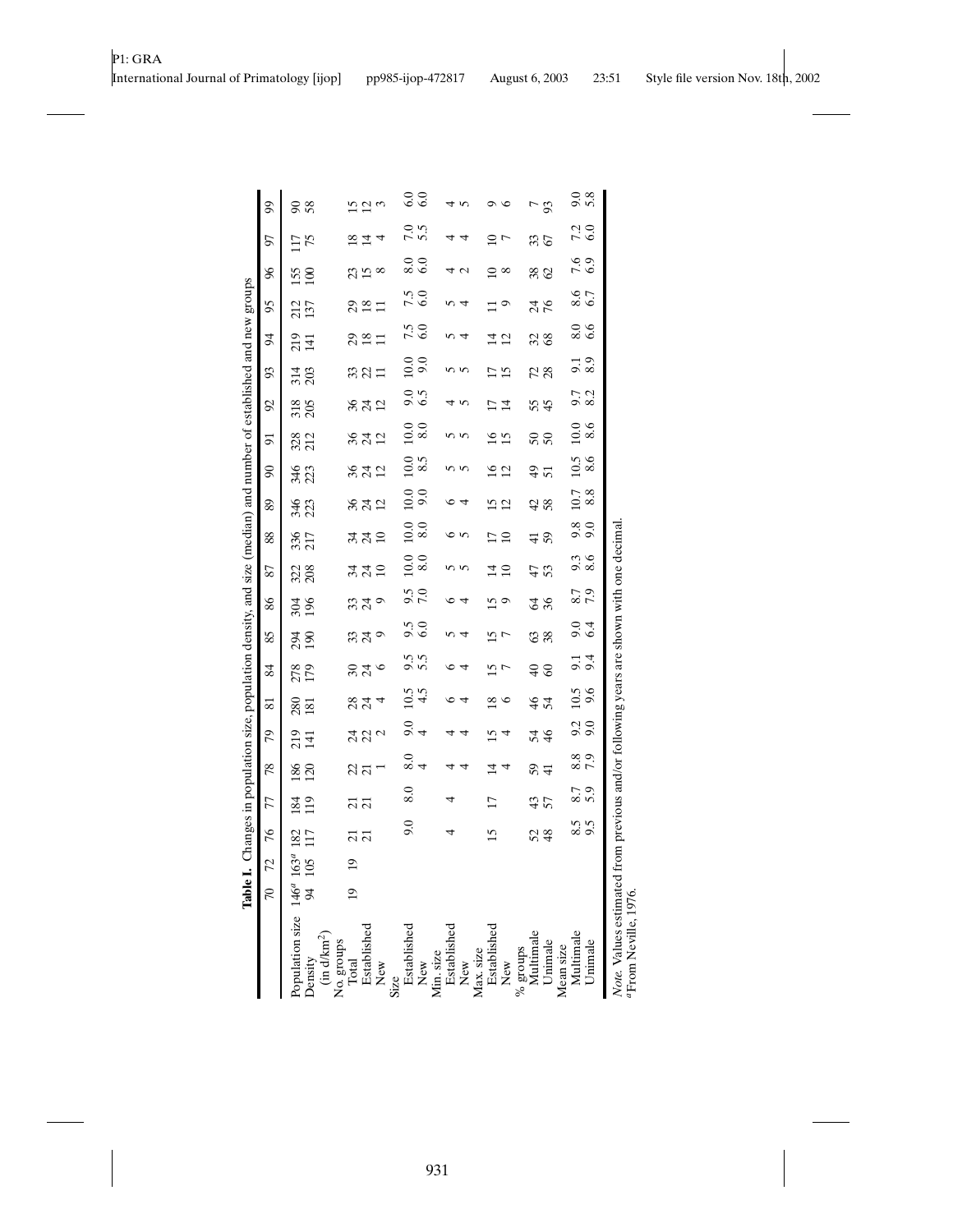

1979 and 1989 12 new groups were formed and their median size increased

from 4.5 (4–6, n = 3 groups) to 9.0 (4–12, n = 12 groups). By 1991 the population began its decline and median group sizes of

new and established groups also started a decline that continued more or less through the next 8 years. Twenty-one groups disintegrated and only 15 established and new groups survived. The established groups decreased in size more slowly than new groups did (Table I), but both groups ultimately had a median size of 6 individuals per group in 1999, with established and new groups having 4–9 and 5–6 individuals, respectively. Density is a good predictor of the size of established groups ( $R^2 = 0.782$ , df = 18, F = 69.089, p = 0.000), as well as of new groups ( $R^2 = 0.385$ , df = 14, F = 8.76, p = 0.010).

### **Changes in Group Composition**

The population consisted of unimale, and multimale groups (mean  $\pm$ s.d.:  $2.2 \pm 0.2$  adult males, range: 2–6). The sizes of both types of groups were similarly affected by changes in density, and they became larger as density increased, and smaller when density declined (Uni-male: adj  $R^2 = 0.359$ ,  $F = 11.641$ , df = 18, p = 0.003; Multi-male: adj  $R^2 = 0.521$ , F = 21.628, df = 18,  $p = 0.000$ ).

Multimale groups were somewhat larger than unimale groups (mean  $=$  $9.3 \pm 1.0$  vs  $8.1 \pm 1.2$  individuals). Additionally, they had significantly more small- and medium- juvenile males, and more medium-juvenile, largejuvenile and subadult females than unimale groups did (Mann-Whitney tests,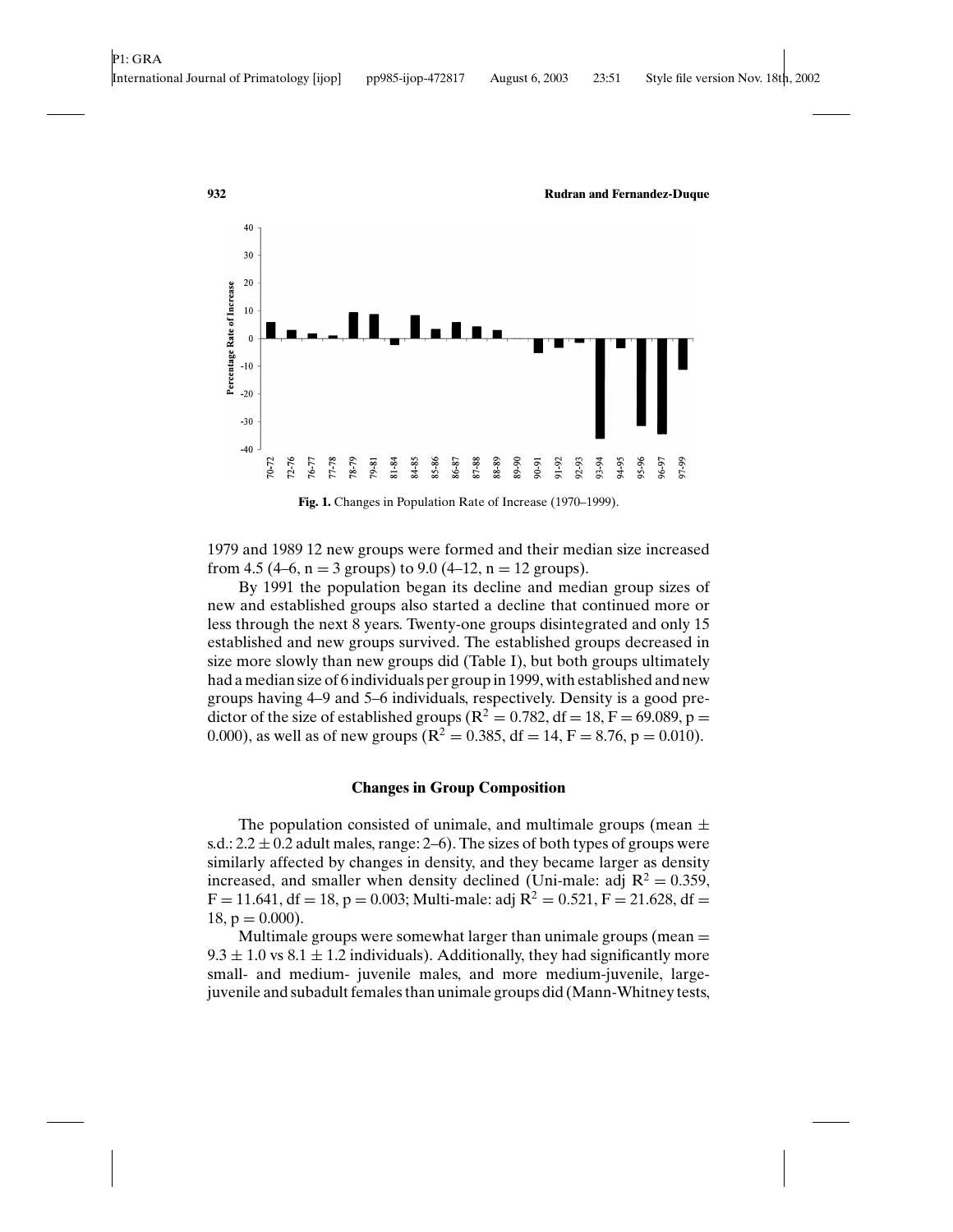| <b>Table II.</b> Group composition of unimale and multimale groups |               |               |          |          |                  |
|--------------------------------------------------------------------|---------------|---------------|----------|----------|------------------|
|                                                                    | Unimale       | Multimale     | U        | Z.       | $\boldsymbol{p}$ |
| <b>Adults</b>                                                      |               |               |          |          |                  |
| Males                                                              | 1             | $2.2 \pm 0.2$ | $\Omega$ | $-5.794$ | 0.00             |
| Females                                                            | $2.5 + 0.3$   | $2.7 + 0.3$   | 158.5    | $-1.123$ | 0.26             |
| Subadults                                                          |               |               |          |          |                  |
| Males                                                              | $1.3 \pm 0.2$ | $1.2 \pm 0.1$ | 142      | $-1.647$ | 0.10             |
| Females                                                            | $1.0 \pm 0.1$ | $1.1 \pm 0.2$ | 142.5    | $-1.871$ | 0.06             |
| Large juveniles                                                    |               |               |          |          |                  |
| Males                                                              | $1.2 \pm 0.2$ | $1.2 \pm 0.2$ | 178.5    | $-0.595$ | 0.55             |
| Females                                                            | $1.2 \pm 0.5$ | $1.2 \pm 0.2$ | 140      | $-1.907$ | 0.06             |
| Medium juveniles                                                   |               |               |          |          |                  |
| Males                                                              | $1.2 \pm 0.2$ | $1.4 \pm 0.3$ | 113      | $-2.381$ | 0.02             |
| Females                                                            | $1.1 \pm 0.2$ | $1.3 \pm 0.4$ | 122      | $-2.199$ | 0.03             |
| Small juveniles                                                    |               |               |          |          |                  |
| Males                                                              | $1.2 \pm 0.2$ | $1.4 \pm 0.3$ | 87       | $-3.101$ | 0.00             |
| Females                                                            | $1.2 \pm 0.2$ | $1.2 \pm 0.2$ | 199.5    | $-0.014$ | 0.99             |
| Infants                                                            |               |               |          |          |                  |
| Males                                                              | $1.2 \pm 0.2$ | $1.3 + 0.2$   | 184.5    | $-0.429$ | 0.67             |
| Females                                                            | $1.3 \pm 0.2$ | $1.2 \pm 0.2$ | 153      | $-1.28$  | 0.20             |

*Note.* All tests are Mann–Whitney *U* tests for two independent samples.

two-tailed, Table II). However, there is no significant difference between the two groups in the number of adult females or the number of large juvenile and subadult males in them (Table II).

The percentage of uni- and multimale groups in the population changed over time (Table I). In 1978 there was a slight preponderance of multimale groups (Rudran, 1979). From then until 1993, the percentage of multimale groups in the population varied between 40 and 70%. When population size and density began a rapid decline in 1994, the percentage of multimale groups began to plummet and reached its lowest level of 7% by the end of the study.

All but one (11/12) of the new groups that were formed during the study had a unimale structure when first established. Unimale groups were vulnerable to male invasions, which a social changes that transformed unimale into multimale groups (Crockett, 1984; Rudran, 1979; Sekulic, 1983) and mainly affected large unimale groups. For instance, the average size of 9 unimale groups that experienced invasions between 1984 and 1985 is significantly larger than the average size of all unimale groups in the population (12.2  $\pm$  2.6 vs 8.1  $\pm$  1.2 individuals). Since male invasions transformed large unimale into multimale groups, only small unimale groups remained in the population between 1984 and 1985. Therefore, the average size of unimale groups was drastically reduced from 9.4 to 6.4 individuals (Table I).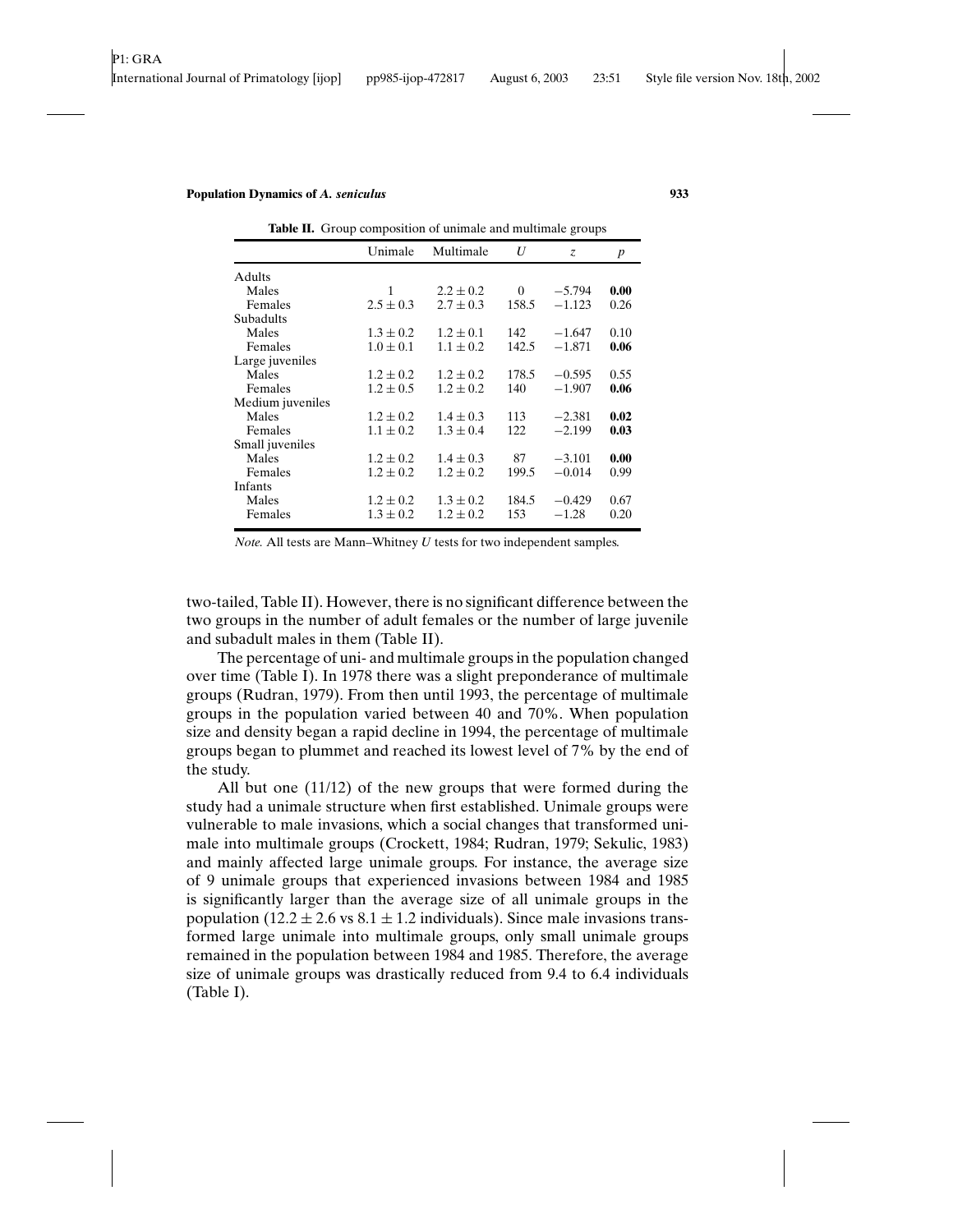### **Changes in Age Structure**

Throughout the 30-year period, approximately half of the individuals of the study population comprised adults. (Table III). The second most numerous age-class was the juveniles, which included a third of the population, whereas the rest comprised subadults and infants. This average representation of age classes notwithstanding, the age structure during population expansion and decline were different, as indicated by the percentage of individuals in each age-sex class during both periods (Figure 2). The percentage of adult males and females is significantly lower during growth than decline as indicated by a multivariate analysis of variance using the 12 different ageclasses as dependent variables (AM:  $F = 3.612$ ,  $p = 0.071$ , df = 21; AF: F = 8.302,  $p = 0.009$ ,  $df = 21$ ). Infants of both sexes were more numerous while the population was growing than when it was declining  $(IM: F = 14.208,$  $df = 21$ ,  $p = 0.001$ ; IF:  $F = 4.043$ ,  $df = 21$ ,  $p = 0.057$ ). In the small juvenile class, males were more abundant during expansion than decline ( $F = 3.603$ ,  $p = 0.072$ ), whereas females showed no statistically significant change (F = 1.422,  $p = 0.247$ . Conversely, medium-sized juveniles of both sexes were more abundant during decline than during expansion (MJM:  $F = 6.993$ ,  $p =$ 0.016; MJF:  $F = 12.725$ ,  $p = 0.002$ ). Differences between the proportions of subadults and large juveniles during growth and decline of the population a not statistically significant for either sex.

The number of adult males and females increased more or less gradually from 1970 until 1991 (Table III). Then, from 1992 to 1993 there was a 16% decline in the number of adult females that was not accompanied by a similar change in the number of adult males. The decrease did not affect all groups similarly, and was due to the loss of 24 adult females from only 14 study groups. At the same time, 17 study groups experienced no change and 5 groups actually added a total of 7 females. The decrease was partly due to the sharp decline in the number of medium juvenile females in 1990 to 8 individuals from 19 the previous year (Table III). This decline led to the low number of large juvenile females reported in 1991 and eventually in the decreased number of adult females beginning in 1993.

The number of infants has been increasing since 1994, when the population experienced its steepest decline. After producing only 3 infants in 1994, there were 7, 15, 10 and 13 infants born in 1995, 1996, 1997 and 1999, respectively.

#### **Changes in Sex Ratios**

Overall, there were more females than males in the population (Table III). In the adult class, the sex ratio was strongly biased in favor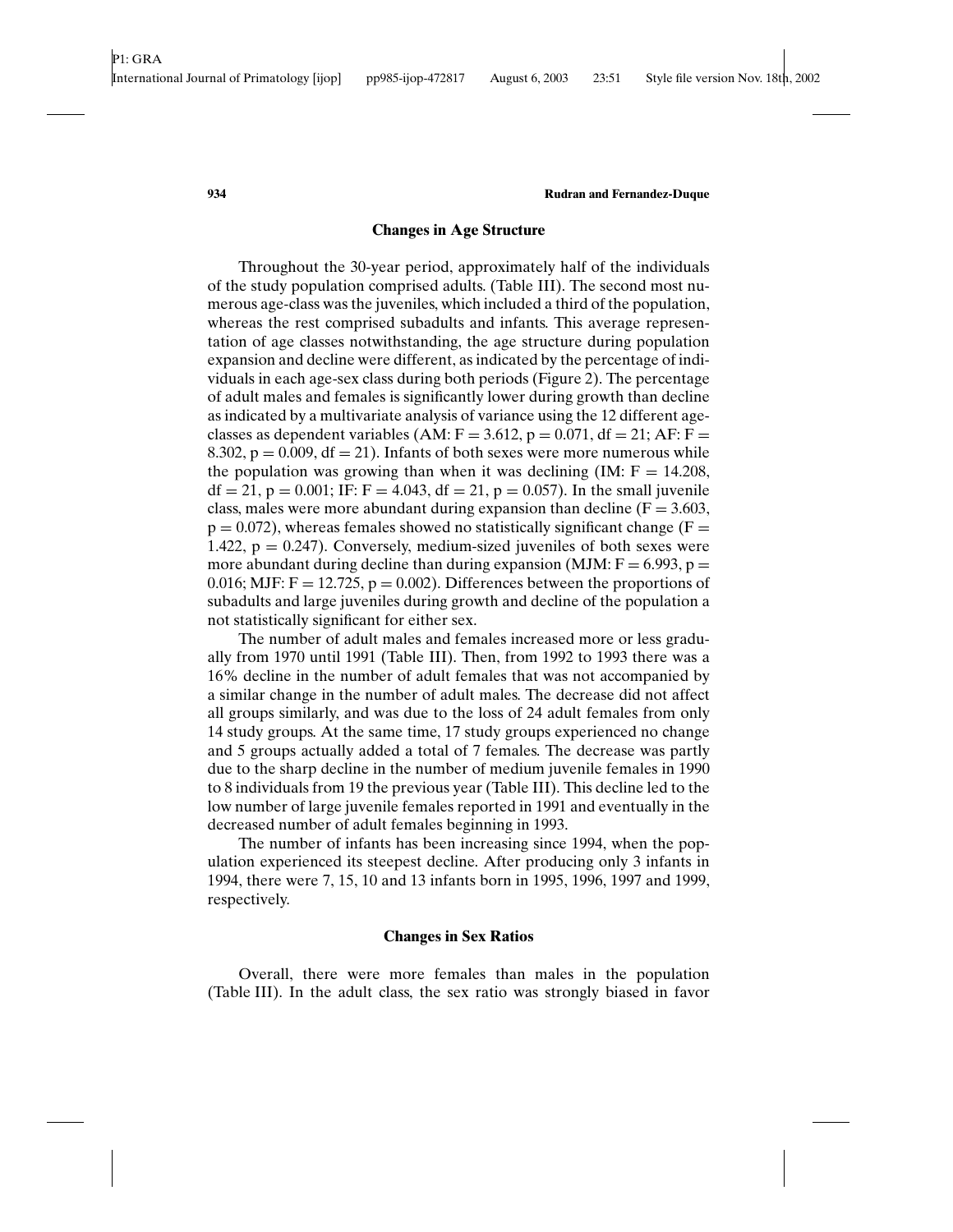|                                                                                                                                                                                 |                 |                          |                     |               |                     |                          |                |                 |                    |                |                |                |                |                  | Table III. Changes in the number of individuals in each age-sex class |                          |                 |             |    |    |               |                               |
|---------------------------------------------------------------------------------------------------------------------------------------------------------------------------------|-----------------|--------------------------|---------------------|---------------|---------------------|--------------------------|----------------|-----------------|--------------------|----------------|----------------|----------------|----------------|------------------|-----------------------------------------------------------------------|--------------------------|-----------------|-------------|----|----|---------------|-------------------------------|
|                                                                                                                                                                                 | $\overline{70}$ | 72                       | 76                  | 77            | 78                  | 79                       | ಜ              | 84              | 85                 | 86             | 87             | 88             | 89             | R                | 51                                                                    | 8                        | 93              | 94          | 95 | 96 | 56            | 99                            |
| Adult                                                                                                                                                                           |                 |                          |                     |               |                     |                          |                |                 |                    |                |                |                |                |                  |                                                                       |                          |                 |             |    |    |               |                               |
| Males                                                                                                                                                                           | $\frac{28}{4}$  | $\overline{\mathcal{E}}$ | 33                  |               |                     | 37                       |                |                 | 59                 | ଟ              | 55             | S5<br>97       | 58             |                  | 8                                                                     | 57                       | 65              |             |    | 29 | $\frac{6}{2}$ |                               |
| Females                                                                                                                                                                         |                 | 47                       | 56                  | <u>ສິ</u>     | 85                  | $\mathcal{O}$            | 42             | $\frac{42}{78}$ | 86                 | $\infty$       | 98             |                | 106            | $\frac{59}{106}$ | 10                                                                    | 106                      | 89              | 24          | 88 | 45 | 33            | $\frac{6}{20}$                |
| Subadults                                                                                                                                                                       |                 |                          |                     |               |                     |                          |                |                 |                    |                |                |                |                |                  |                                                                       |                          |                 |             |    |    |               |                               |
| Males                                                                                                                                                                           | 14              | 13                       |                     | 2             | ≘                   | $\overline{\circ}$       | $\frac{6}{1}$  | $\Xi$           | $\mathbf{\hat{e}}$ |                |                |                | $\mathfrak{u}$ | ಸ                | 15                                                                    |                          |                 | $\mathbf 2$ |    |    |               |                               |
| Females                                                                                                                                                                         |                 |                          |                     |               | $\epsilon$          |                          |                | ∞               | ७                  |                |                |                |                | $\overline{10}$  | ≘                                                                     | ${}^{\circ}$             | ๑               |             | ∞  |    |               | $\mathbf{\Omega}$             |
| luveniles                                                                                                                                                                       |                 |                          |                     |               |                     |                          |                |                 |                    |                |                |                |                |                  |                                                                       |                          |                 |             |    |    |               |                               |
| Large males                                                                                                                                                                     | $\overline{17}$ |                          |                     |               |                     |                          |                |                 |                    |                | ∞              | 26             | 28             | 23               | ≌                                                                     | $\mathbf{\underline{9}}$ |                 |             |    |    |               |                               |
| Large females                                                                                                                                                                   | 15              |                          |                     |               |                     |                          |                |                 |                    |                | ం              | 23             | $\frac{8}{2}$  | 16               | $^{\circ}$                                                            |                          | ∞               |             |    |    |               |                               |
| Medium males                                                                                                                                                                    |                 | 65                       |                     |               | 13                  | $\overline{\mathbf{c}}$  | ន              | 51              | ≌                  |                | $\overline{c}$ | 22             | ន គ            | $\frac{2}{8}$    | 21<br>7                                                               | 255                      | $\overline{8}$  |             |    |    |               |                               |
| Medium females                                                                                                                                                                  |                 | $\infty$                 |                     |               | $\circ$             | ≌                        | $\overline{c}$ | J.              | $\tilde{a}$        | $\overline{c}$ |                |                |                |                  |                                                                       |                          | 50              |             | ŗ  |    |               |                               |
| Small males                                                                                                                                                                     |                 | $\infty$                 | $\overline{\omega}$ |               | $\overline{c}$      |                          | $\approx$      | $\frac{8}{18}$  |                    | 22             | $\frac{8}{23}$ | $\overline{c}$ | 16             | 27               | $\mathfrak{L}$                                                        | $\Box$                   | Ō               | ∞           |    |    |               | $m \rhd \infty$ $\lhd$ $\lhd$ |
| Small females                                                                                                                                                                   |                 |                          |                     |               | $\overline{\omega}$ | $\overline{\omega}$      | 26             | 22              | ≘                  |                | $\overline{0}$ | $\overline{2}$ | 〓              | $\frac{8}{2}$    | $\overline{8}$                                                        | $\overline{0}$           | ്               |             |    |    |               |                               |
| Intants                                                                                                                                                                         |                 |                          |                     |               |                     |                          |                |                 |                    |                |                |                |                |                  |                                                                       |                          |                 |             |    |    |               |                               |
| Males                                                                                                                                                                           | ∞               |                          |                     |               |                     |                          |                | $\overline{0}$  | ភ $\frac{8}{2}$    | ನಿ ಸ           | 25             | 214            | ಸೆ ಜ           | 27               | 51                                                                    | ನ                        |                 |             |    |    |               | ౧ ⊆                           |
| Females                                                                                                                                                                         | 15              | $\Xi$                    | Φ                   | $\mathbf{13}$ | ≌                   | $\overline{\phantom{0}}$ | 19             | $\vec{1}$       |                    |                |                |                |                | 18               | $\mathfrak{L}$                                                        | $\overline{17}$          | $\overline{19}$ |             |    |    |               |                               |
| Unsexed infants                                                                                                                                                                 |                 | 3                        |                     | ¢             |                     | $\mathcal{C}$            | ⊂              | n               |                    |                |                |                |                |                  |                                                                       |                          |                 |             | ∽  | 3  | ¢             |                               |
| <i>Note.</i> Aug70: from Table 2 (Neville, 1976), juveniles were not distinguished by size; Jun-72: from Table 3 (Neville, 1976); Jun-76: from Tables 1 and<br>2 (Rudran, 1979) |                 |                          |                     |               |                     |                          |                |                 |                    |                |                |                |                |                  |                                                                       |                          |                 |             |    |    |               |                               |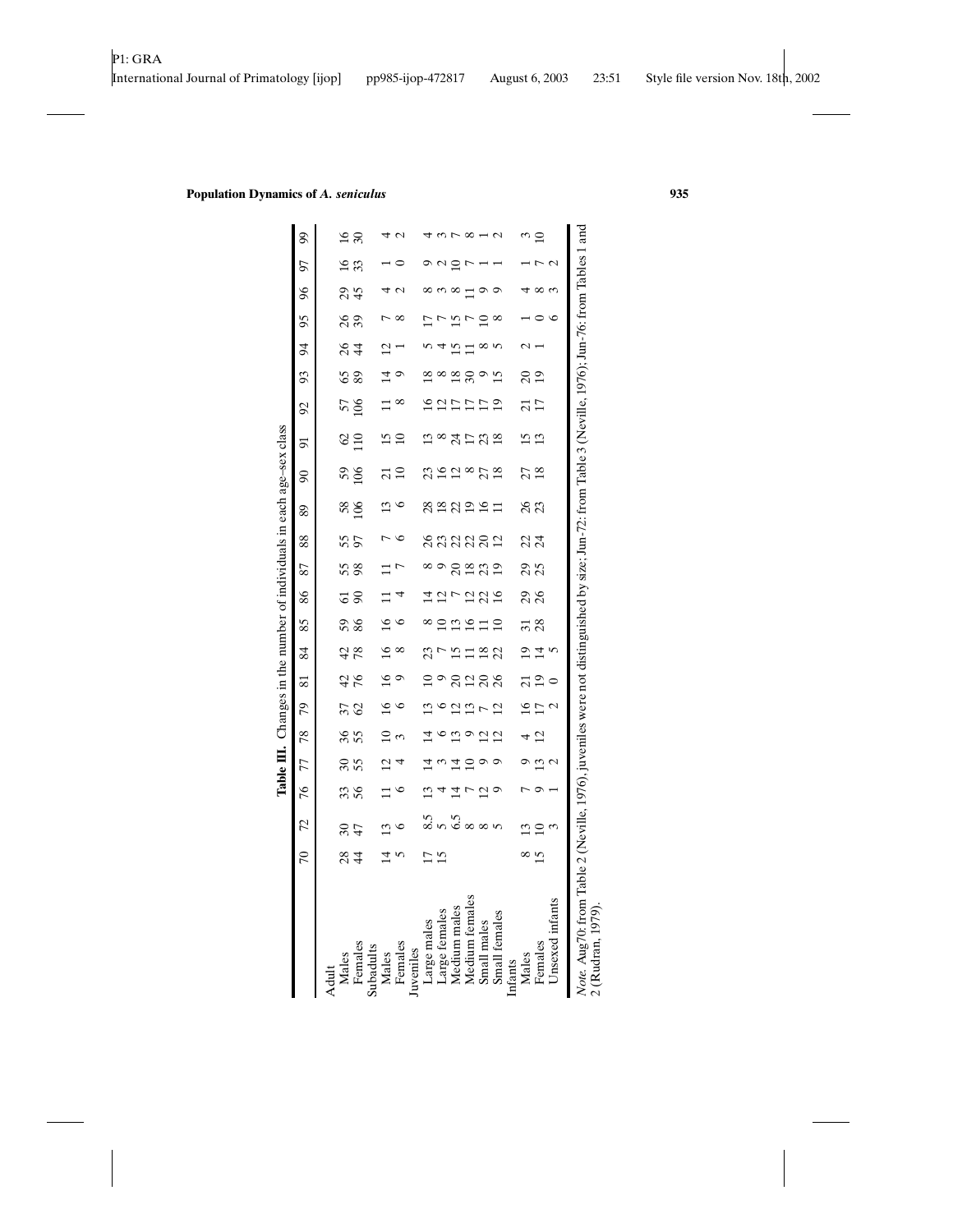

**Fig. 2.** Age structure of the population during growth (1970–1990) and decline (1991–1999). M: male, F: female, A: adult, SA: subadult, LJ: large juvenile, MJ: medium juvenile, SJ: small juvenile, I: infant.

of females, while among subadults and juveniles the bias was in favor of males. Sex ratios in the adult and subadult classes did not change noticeably over time and there is no apparent relationship between the proportion of males and females in the adult and subadult classes and population density (Table IV). Conversely, population density explains an important proportion of the change in the sex ratio of large and small juvenile categories. When density was low there tended to be more males than females in the large juvenile category and more females than males in the small juvenile category (Table III). In other words, population density is a good predictor of the sex ratio in the large juvenile and small juvenile categories, as indicated by linear regression analyses (Table IV).

The number of male and female infants in the population varied appreciably during different years. Relatively more females were born at the beginning and end than during the central years of the study. Changes in the ratio of male-to-female infants in the population a linearly associated with changes in density. The ratio is small, (i.e. more females than males were born, when density was low, but it became large when density increased (Figure 3). Given the relatively small numbers of infants in the sample beginning in 1995 (Table III), we evaluated statistically the relationship between sex ratio and density, assigning half of all unsexed individuals to each sex. We dropped the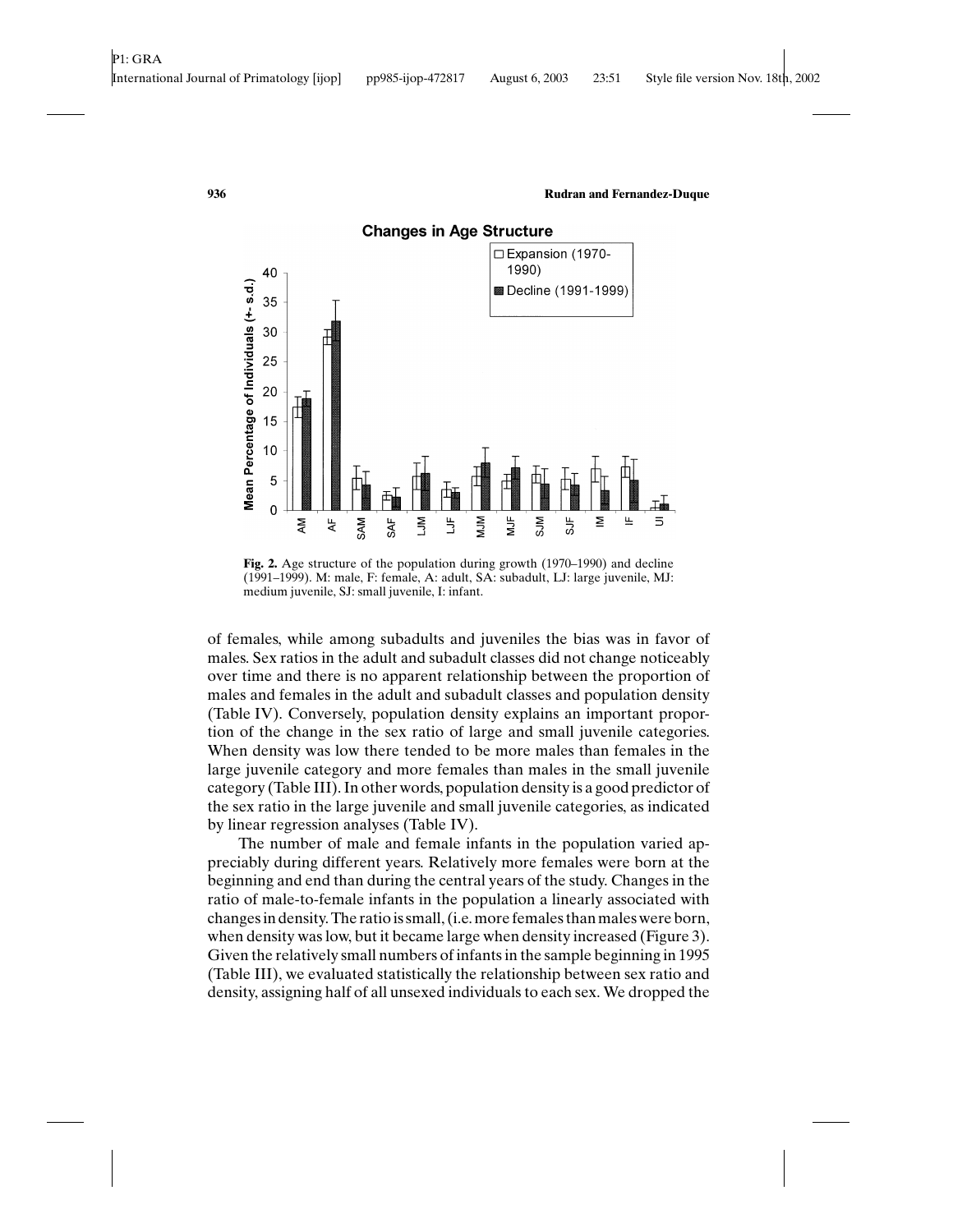**Table IV.** Tests of linear relationships between population density and sex ratios of each age class

| Ratios                                                                               | $R^2$ adj.                                                    | Constant                                                | Slope                                                | F                                                          | р                                                    |
|--------------------------------------------------------------------------------------|---------------------------------------------------------------|---------------------------------------------------------|------------------------------------------------------|------------------------------------------------------------|------------------------------------------------------|
| AM/AF<br>SAM/SAF<br>LJM/LJF<br>MJM/MJF<br>SJM/SJF<br>IM/IF <sup>a</sup><br>$IM/IF^b$ | $-0.04$<br>$-0.02$<br>0.28<br>$-0.02$<br>0.11<br>0.77<br>0.86 | 0.57<br>4.17<br>4.07<br>1.47<br>0.67<br>59.24<br>101.36 | 0.00<br>0.01<br>0.01<br>0.00<br>0.00<br>0.00<br>0.00 | 0.28<br>0.70<br>8.43<br>0.60<br>3.37<br>$-0.01$<br>$-0.19$ | 0.61<br>0.42<br>0.01<br>0.45<br>0.08<br>0.01<br>0.01 |
| IM/IF <sup>c</sup>                                                                   | 0.52                                                          | 19.55                                                   | 0.00                                                 | 0.21                                                       | 0.00                                                 |

*<sup>a</sup>*Unsexed infants assigned equally to both sex classes.

*b*All unsexed infants considered females.

*<sup>c</sup>*All unsexed infants considered males.

data point for 1994 from the analysis because the only 3 infants born give an extreme sex ratio (IM/IF = 2, n = 3) of doubtful biological meaning.

# **DISCUSSION**

Our analyses confirm that the study population expanded during the 1970s and 1980s as reported elsewhere (Crockett, 1996; Crockett and Eisenberg, 1986; Pope, 1998; Rudran, 1979). After almost two decades of growth the population declined sharply in the early 1990s; and the marked increase in births during the last years could indicate that the population was beginning to recover around 1996.



**Fig. 3.** Population density plotted against infant sex ratio. Unsexed infants were assigned 50–50 to each sex class.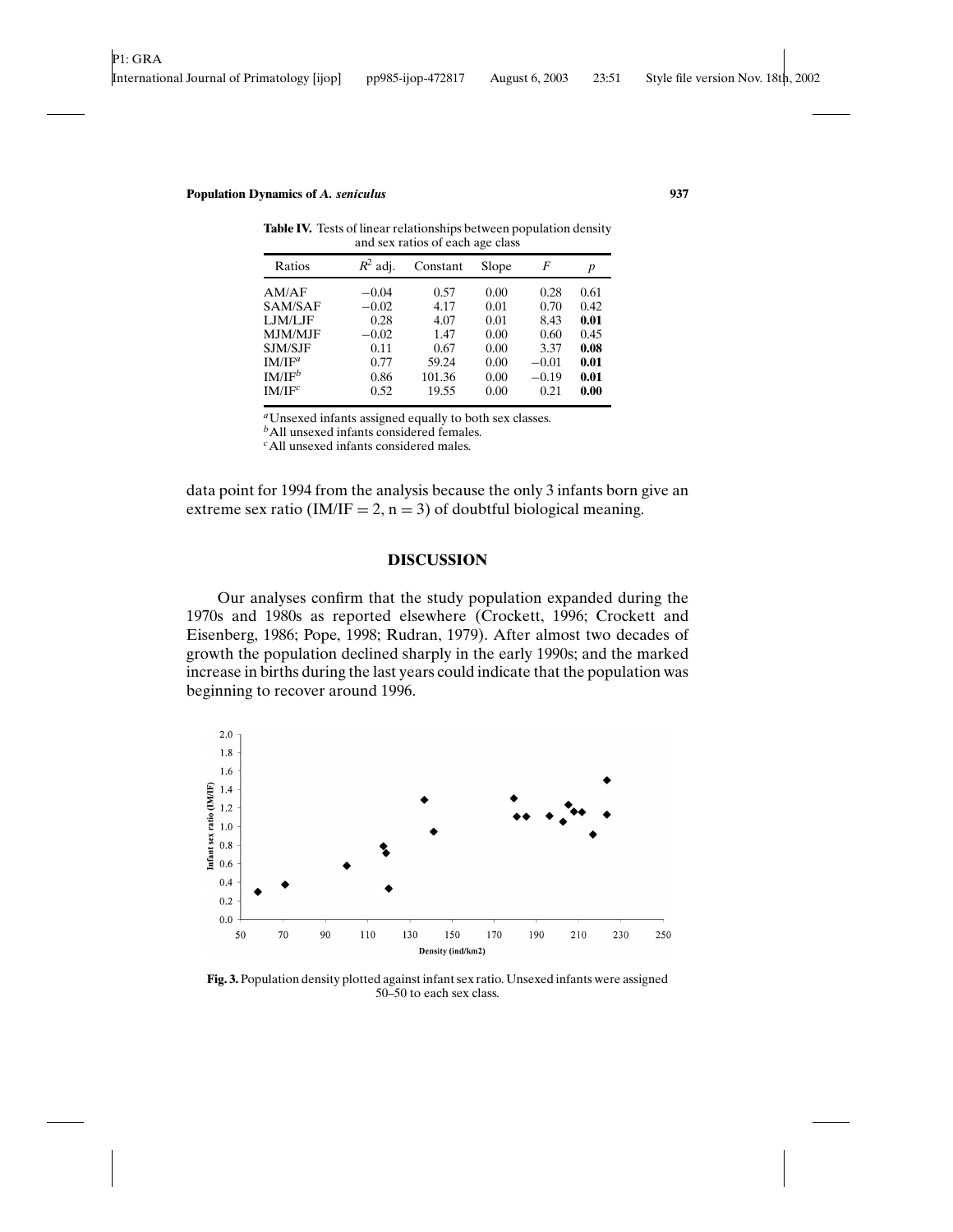### **Factors Influencing Population Growth**

The population's growth was influenced by several factors, including the size and formation of social groups. Initially the population grew as a result of established groups becoming larger until they reached maximum size. The second stage of growth was primarily due to associations of dispersing males and females persisting long enough as new social groups to produce infants. The third stage of growth was mainly the result of new groups increasing in size until they reached maximum size. Group formation during periods of expansion of howler populations has also been observed in Panama´ (Carpenter, 1934; Collias and Southwick, 1952), Costa Rica (Fedigan *et al.*, 1998; Fedigan and Jack, 2001) and Argentina (Rumiz, 1990).

A possible explanation for the increase in median size of established groups during the first stage of growth is that the population could have been recovering from a previous crash. Conversely, a likely explanation for the formation and expansion of new groups—the second and third stages of growth—that began in 1978 is the increase in the amount of habitat suitable for howlers within the study area. By that time, the ban on deforestation and burning had been in effect for several decades, which allowed woody plants to regenerate and increase the size of forest patches occupied by the study population. It was mainly in the recently regenerated areas and the interstices between the home ranges of established groups that new groups were able to establish themselves (Rudran, unpublished). Thus, we attribute habitat protection resulting in the gradual increase of areas suitable for red howlers to be a factor that contributed to the observed sequence of population growth. A process with similar characteristics was observed in Panama (Collias and Southwick, 1952) and at two study sites in Costa Rica ´ (Fedigan and Jack, 2001; Glander, 1992). We also interpret the fact that new groups were smaller than established groups to be an outcome of living in recently regenerated areas and as an indicator of the importance of habitat features, such as food availability, in regulating the size of red howler groups and populations.

### **Factors Influencing Population Decline**

Perhaps the most convincing evidence for the cause of population decline was the discovery of 9 dead red howlers in 1996 (Rudran, unpublished). We estimate death to have occurred 3 weeks to several mo before discovery, indicating that mortality in the population was a gradual process, as would be expected from a disease epidemic or food shortage. The skeletal remains, which were almost complete, included 3 adults (one male and 2 females),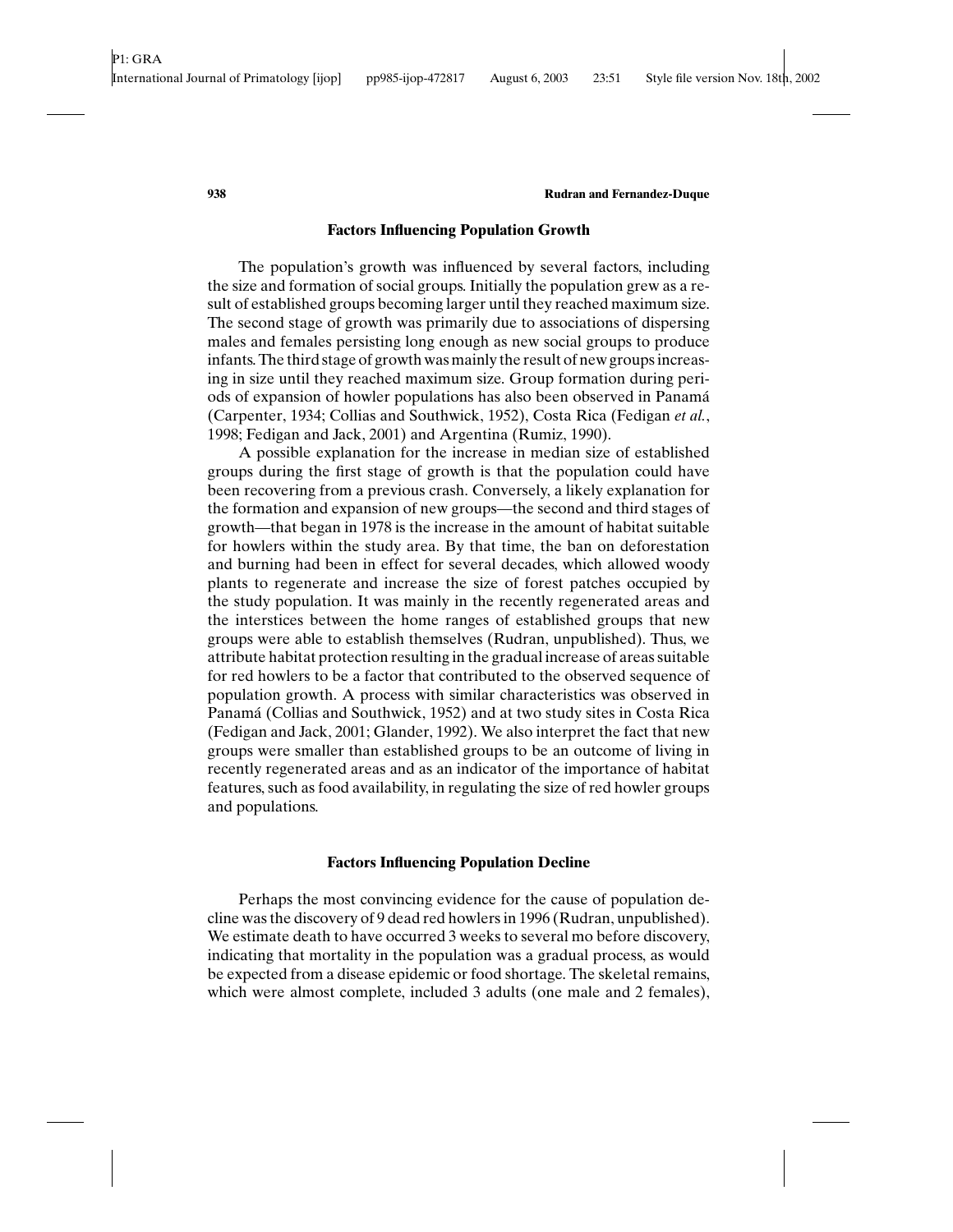2 subadults and 4 juveniles. Six skeletans were in close proximity to one another suggesting that they belonged to a single group. The fact that all age classes experienced mortality, and that entire groups disappeared from their home ranges, suggests that disease was a factor that contributed to the decline of the study population. We could not determine the type of disease that had caused the decline.

During the period of decline, established groups decreased in size more slowly than new groups did (Table I). Furthermore, only 50% of the established groups had disintegrated by 1999, whereas 75% of the new groups had disappeared by that time. The increased susceptibility of new groups to size reduction and disintegration suggests that problems of exploiting food from recently regenerated and relatively unfamiliar areas also contributed to population decline. Dispersing female red howlers, which must have frequently obtained food from areas unfamiliar to them, ate diets that were significantly less nutritious than those of group-living females, and they also traveled farther each day, (Crockett and Pope, 1993; Pope, 1989). Similarly, new groups, which were essentially associations of dispersing individuals, may not have been sufficiently familiar with their relatively new home ranges to find adequate supplies of food, especially during periods of food shortage. Hence, they would likely have traveled farther to find food and to avoid hostile interactions with their neighbors that lived in established groups. Stress due to a poor diet, food shortage,and/or intimidation by established groups may also have increased the susceptibility of new groups to death from disease. In mantled howlers, stress due to food shortage was implicated in lowering resistance to bot-fly infestations (Otis *et al.*, 1981), which can cause mortality (Milton, 1996).

### **Factors Influencing Irregular Population Fluctuations**

The population's growth rate fluctuated irregularly and also declined sharply at least once during 30 years. Some of the fluctuations seemed to be associated with annual rainfall, and population growth tended to slow down following a relatively dry year. For instance, the rate of increase was smaller between 1972–1978, than between 1970–1972, and was negative for the period 1981–1984, and negative again ever since 1990 (Figure 1). 1972, 1982, and 1989 were 3 of the driest years, getting 738, 998, and 966 mm of rainfall, which are significantly below the annual mean for the area (1400 mm, 1920–1997,  $n = 77$  years, D. Thielen, pers. com.). During the 1990's, when the population's rate of increase was always negative, there were only 2 years when annual rainfall was higher than the average (1991: 1465 mm and 1996: 1507 mm).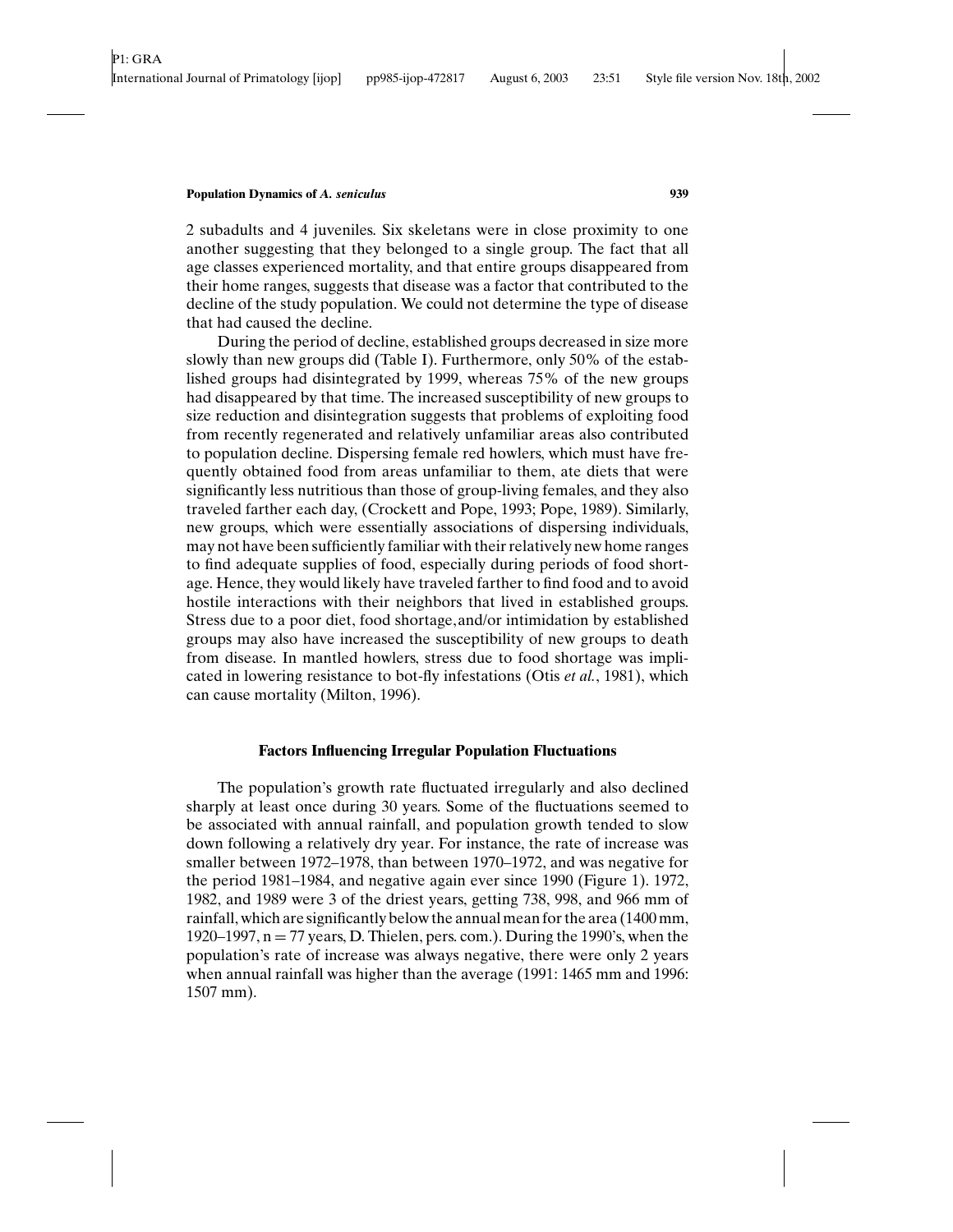The effects of droughts on terrestrial communities have been poorly investigated (Holmgren *et al.*, 2001), but they are gradually attracting more attention (Chapman and Peres, 2001; Leigh, 1999; Wright *et al.*, 1999). One likely effect of droughts is the reduction of red howler foods, which may have been responsible for the irregular fluctuations of the population. Food scarcity could also have led to deterioration of the general health of the individuals making them less resistant to diseases. Hence, food shortage due to droughts in combination with disease could have been the reason for the population crash in the early1990's.

If droughts and disease affected the mata population, they could also have affected the population living in the gallery forest nearby. When Neville (1972) surveyed the gallery forest population in 1970 the mean group size was 9.6. The mean group size was reduced to 4.5 by 1978 (J. Robinson pers. comm.), indicating that the gallery forest population had suffered a dramatic decline a few years earlier. In subsequent years, mean group size fluctuated between about 7.8 and 8.2 until 1987 (Crockett, 1996), and between 7.6 and 9.4 from 1988 through 1993 (X. Valderrama, K. Sestrich, and G. Agoramoorthy pers. comm., and Rudran unpublished data). There were no further surveys in the gallery forest until 1997. Because social groups were difficult to locate then, recorded data on bouts of howling. The rates of howling declined from 423/100 hr in 1997 to 200/100 hr in 1999 and 82/100 hr in 2000. Along with the decline in howling rates, the sightings of dead howlers reported by local people during 2000 provided additional evidence that the gallery forest population had again crashed in the late 1990s.

The gallery forest population crashed some years after the mata population was affected by a similar decline. The time lag may have been due to differences in habitat features. The gallery forest is floristically richer than the mata (Troth, 1979) and offers a greater variety of foods to howlers (Crockett, 1987). Furthermore, it includes a river and a stream, which probably made the vegetation less susceptible to droughts than that of the mata. Therefore, the gallery forest population may have been able to withstand the effects of droughts and food shortages somewhat longer than the mata population could before succumbing to disease.

Several other howler populations have experienced irregular population fluctuations or crashes or both. Two other red howler populations crashed as a result of disease in Venezuela between 1992–1996 (Pope, 1998). A population of *Alouatta caraya* in northern Argentina crashed in 1982, possibly due to bot-fly infestation (Rudran, unpublished data). The population on Barro Colorado Island (BCI), Panama, experienced a crash between ´ 1933 and 1951; yellow fever, botfly infestation and drought a possible causes (Collias and Southwick, 1952). The population eventually recovered, but fluctuated irregularly and declined sharply at least once between 1977 and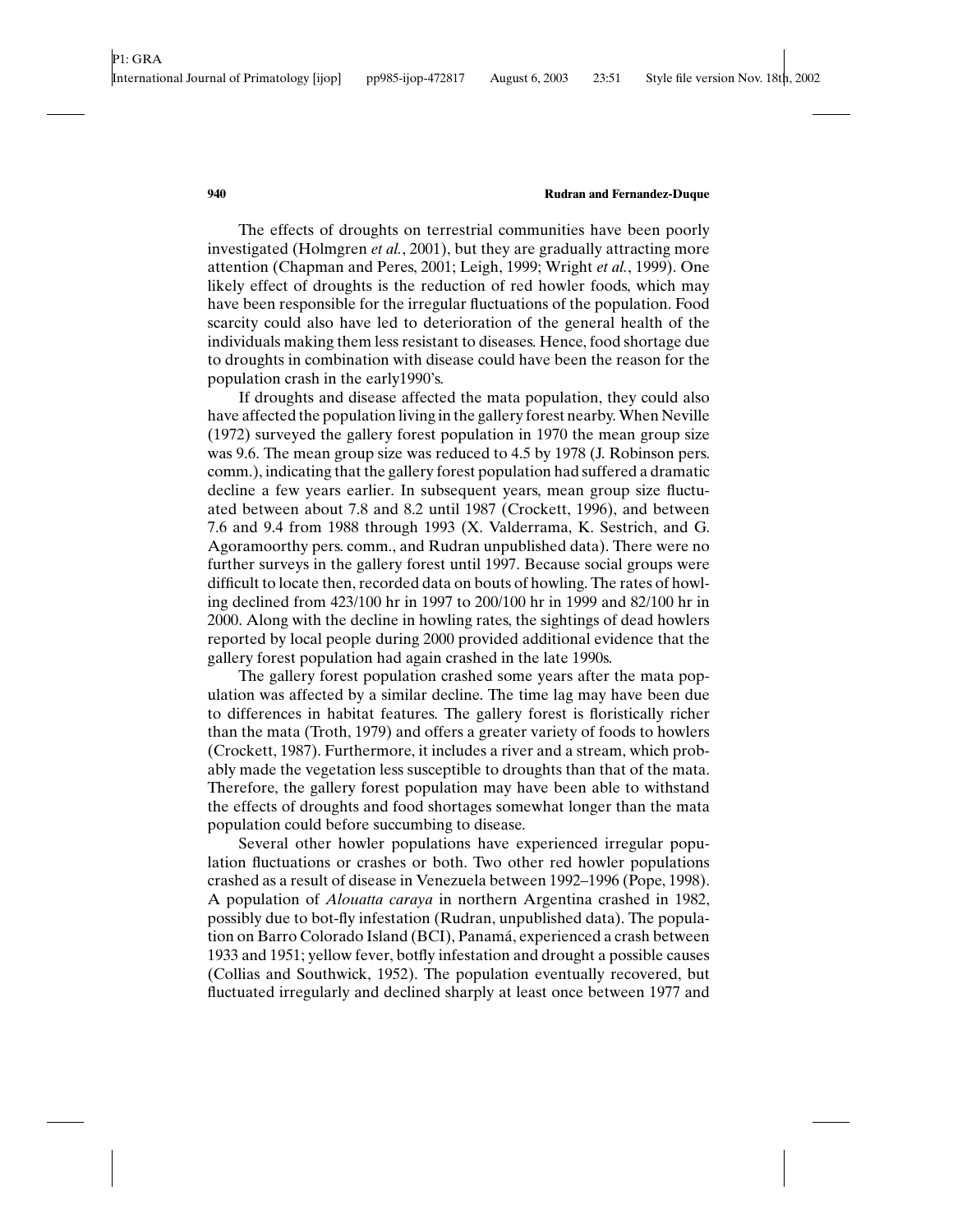1993 (Milton, 1996). It appeared to be regulated by unpredictable periods of food scarcity (Milton, 1982) coupled with the primary and secondary effects of bot fly parasitism (Milton, 1996). A population of *Alouatta palliata* in Santa Rosa National Park also experienced irregular fluctuations in population size, and a sharp decline during a span of 28 years (Fedigan and Jack, 2001).

Since numerous howler species experience irregular population fluctuations and periodic crashes, their demographic features may reflect adaptations or responses to cope with unpredictable events. With this premise in mind we interpret the demographic details of our study population.

### **Group Size and Composition**

Our analysis indicated that density was a good predictor of the size of established and new groups. This result is consistent with a previous analysis based on 10 years of data from the same population (Crockett, 1996) and with information from mantled howlers (Fedigan *et al.*, 1998).

Contrary to expectations, the number of adult females in uni- and multimale groups did not differ significantly, suggesting that adult males in multimale groups may have access, on average, to fewer females than the adult male of a unimale group. Nevertheless, sexually mature males may have preferred to remain in multimale groups because they offered greater resistance to male invasions than unimale groups did (Agoramoorthy and Rudran, 1995), and thereby reduced the likelihood of infanticide, which could increase the survival of their infants. When adult males of multimale groups are related (Pope, 1990), remaining in them would also have increased the survival of their offspring, and therefore, enhance their inclusive fitness.

Because the number of adult females was similar in uni- and multimale groups, there were no differences in the number of infants produced in both types of groups (Table II). Therefore, the resistance of multimale groups to infanticide should have made their small juvenile recruitment rates higher than those of unimale groups. Despite this expectation, our results showed that multimale groups had higher rates of small juvenile recruitment only for male infants, whereas recruitment of female infants was the same as in that unimale groups. This suggests that small juvenile females were more vulnerable to death in multimale than in unimale groups. The increased vulnerability of small juvenile females in multimale groups may have been the result of aggression directed at them by unrelated adult males, as in mantled howlers (Clarke, 1982 cited in Glander, 1992). Our finding that group composition and mating systems may have been important determinants of the survival of small juvenile females helps to clarify the details of the general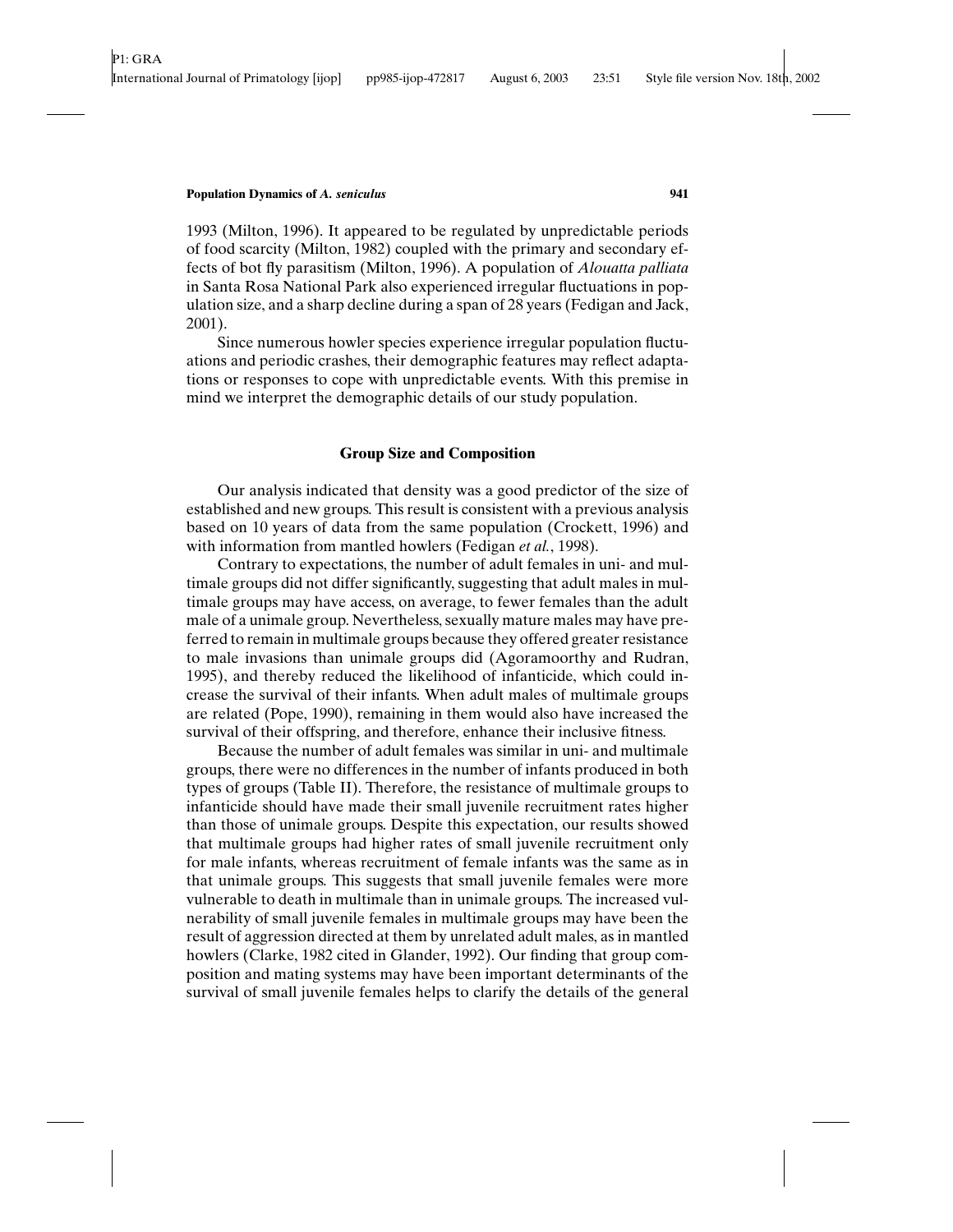impression that females of the study population experienced a high rate of mortality as juveniles (Crockett and Pope, 1993).

After the small juvenile stage, females were better represented in the older immature age classes of multimale than of unimale groups (Table II). This situation could have arisen in two different ways. One is via faster rates of dispersal of immature females from unimale than from multimale groups in order to avoid the deleterious effects of inbreeding (Packer, 1979; Pusey, 1980). This suggestion is contrary to the assumption that inbreeding avoidance is unimportant to explain female dispersal (Crockett, 1984). However, the assumption fails to consider female dispersal in the context of group composition and mating systems, which our investigations indicate may be important considerations in female dispersal. Another possible reason why there were more medium juvenile and older immature females in multimale than in unimale groups is that the presence of several adult males in multimale groups could have encouraged immature females to remain in their natal groups because of future reproductive opportunities with unrelated sexual partners. In contrast, the presence of several adult males in multimale groups may have induced subadult and large juvenile males of the groups to disperse earlier than males born in unimale groups did, thereby resulting in similar numbers of males of these age classes in both groups (Table II).

The proportion of uni- and multimale groups fluctuated throughout the study. When density was lowest towards the latter part of the study, unimale groups vastly outnumbered multimale groups (Table I). The large proportion of unimale groups at low densities, and the fact that 11 of 12 new groups were unimale when first established suggest that males prefer to monopolize a social group whenever possible. However, when density increases or a group matures, internal recruitment, male invasions, dispersal and mortality can transform unimale into multimale groups and vice versa. The transformations would depend on the peculiarities of a group's history, composition and dynamics and would therefore be hard to predict from population parameters. This may explain why the proportion of unimale and multimale groups in the population fluctuated somewhat haphazardly at medium and high densities.

### **Age Structure and Sex Ratios**

The age structure of the population during growth and decline fitted theoretical expectations. The population included a larger proportion of infants when it was growing than when it was declining. In contrast, the population consisted of a relatively larger number of adults when it was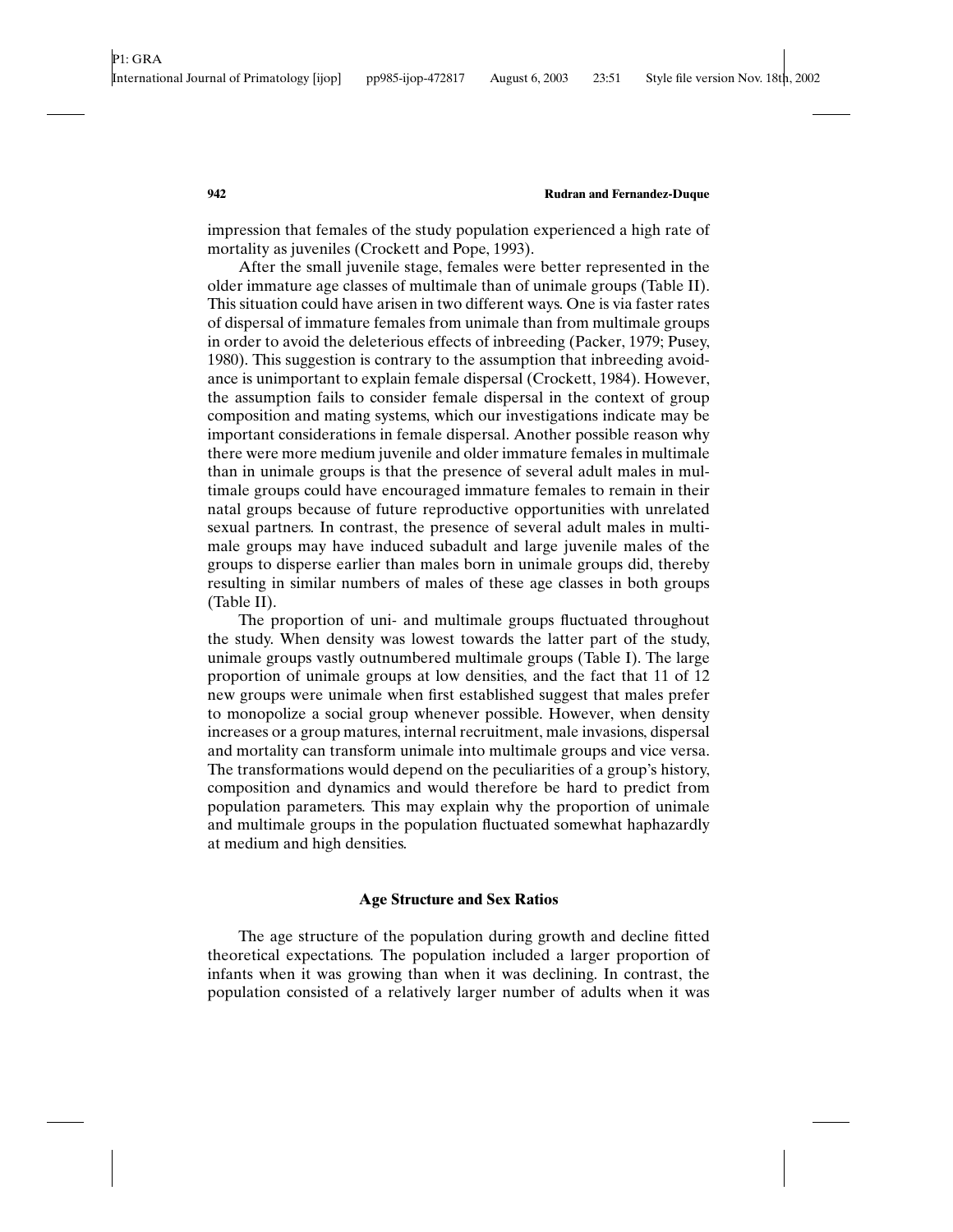declining than when it was growing. At all times females outnumbered males in the adult age class, but they tended to be less numerous than males in the subadult and juvenile age classes. Sex ratios favoring females in the adult age class and males in the immature age classes, can in part, be explained by differential rates of maturation of the two sexes. However, we believe that socially mediated mortality of small juvenile females and of males at or near adulthood (Dittus, 1979, 1980) also contributed to the sex ratios and age structure of the population (Crockett and Pope, 1988; Rudran, 1979).

Between 1992–1993, there was an appreciable decline in the number of adult females without similar changes in any of the other age classes. High rates of mortality of medium juvenile females in 1990, resulting in low rates of recruitment explain only part of the decline. The rest of the decline was probably due to the death of females after reaching adulthood. A similar phenomenon occurred in another Venezuelan red howler population, Hato El Frío, where, adult female mortality was supposed to have been the result of disease (Pope, 1998).

Sex ratios varied with density, with the changes being less pronounced in the subadult or adult classes than they were among infants and juveniles. Among infants, more females than males were born at low densities, whereas the reverse was true at high densities. Since infant production is an important determinant of population increases, the proportion of adult females in a population will influence the rate of population increase. Hence, at low population densities, female biased birth sex ratios will help to enhance rates of female recruitment, which in turn will result in higher rates of population increase. Under these circumstances, adults of both sexes that produce female offspring would likely contribute disproportionately more to the gene pool and thereby increase their fitness. Furthermore, the female biased birth sex ratio would also compensate for high rates of mortality of small juvenile females that otherwise undermines their recruitment, and therefore, the rate of population increase. At high densities, when there is a full complement of breeding females in social groups, young females would find it difficult to breed in their natal groups as a result of intrasexual competition (Crockett, 1984). Moreover, seeking mates through dispersal would become difficult because saturated habitats are unlikely to provide young females with opportunities to enter established groups or to find unoccupied areas to form new groups. Conversely, breeding opportunities in saturated habitats for males would be better, because they could disperse to form male coalitions and invade other social groups or stay in their natal groups even past adulthood (Agoramoorthy and Rudran, 1993) to breed with unrelated females. Remaining in the natal group would also help to increase inclusive fitness. Under these conditions individuals that produce male offspring are likely to enhance their fitness more than those that produce female infants do. Hence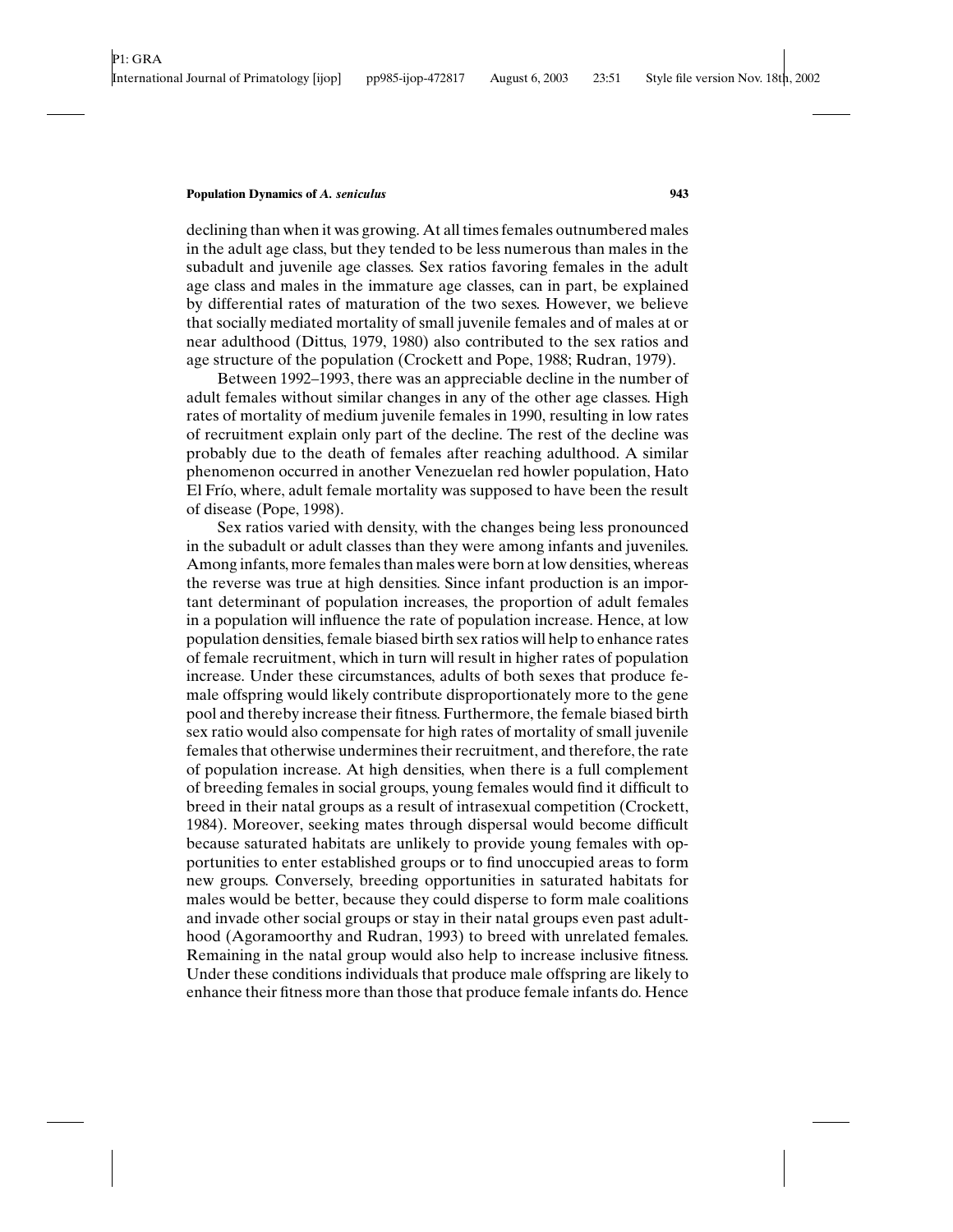selection would be expected to favor a male biased birth sex ratio at high densities.

Skewed birth sex ratios occur in several mammals including primates (Clark, 1978; Silk, 1983), and many reasons have been suggested for the deviation from a 50/50 birth sex ratio (Clark, 1978; Clutton-Brock *et al.*, 1981; Jones, 1988; Silk, 1983; Trivers and Willard, 1973; Zschokke, 2002). In red howlers the skewed birth sex ratio appears to be a function of population density. It should be noted that the we detected influence of population density on the birth sex ratio only when data from the entire study was considered. This illustrates how information from shorter study periods could sometimes lead to erroneous interpretations of the actual situation (Crockett and Rudran, 1987b).

The ability of red howlers to adjust birth sex ratio may be an adaptation to population fluctuations experienced by the species due to periodic food shortages and disease epidemics. Recall also that survival of small juvenile females was better in uni- than in multimale groups and that unimale groups were most numerous at low densities. Therefore, when a population declines and reaches low density, adaptations such as the dispersal of both sexes, formation of unimale groups and female biased birth sex ratios would have contributed to a rapid build up of the population. It is possible that such adaptations may also be found in other howler species that experience irregular population fluctuations and that they function to build up a population rapidly after it declines.

### **Final Remarks**

Our investigation shows that long-term studies are essential for a clear understanding of the demography of long-lived species such as red howlers. Assuming population stability based on a short- term study can lead to flawed conclusions if a population is in fact unstable or fluctuating. The duration of a study should be considered when analyzing and interpreting the results of an investigation (Chapman and Balcomb, 1998; Crockett, 1985; Fleagle *et al.*, 1999). Our long-term investigations indicate that the demographic features of our study population were influenced by social as well as environmental factors.

# **ACKNOWLEDGMENTS**

Our research was funded by the National Institutes of Mental Health Grant No. MH 28840-01 awarded to J.F.Eisenberg and R. Rudran, and by the Smithsonian Institution's International Environmental Sciences Program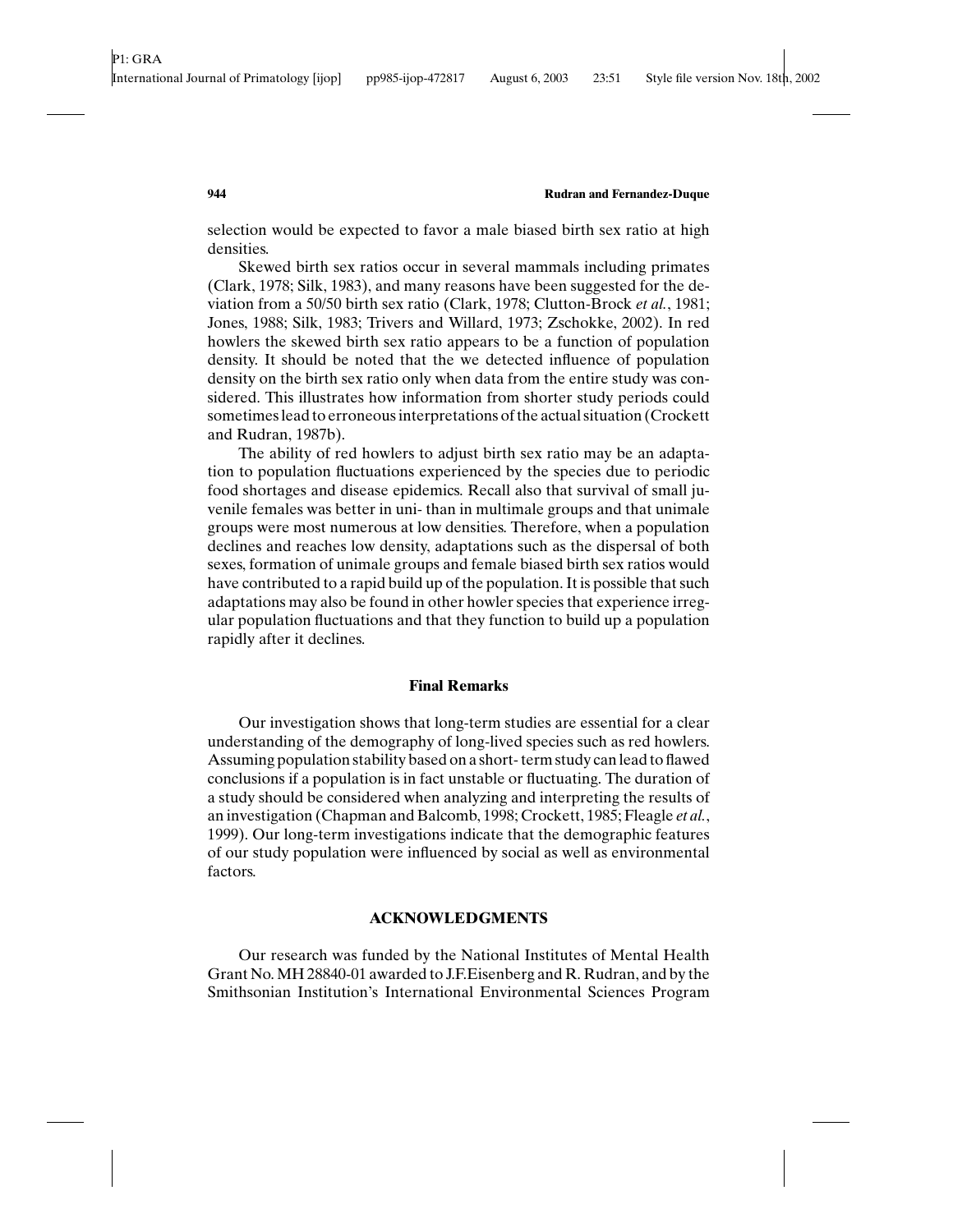and the Friends of the National Zoo. Rudran thanks Tomas and Cecilia Blohm for their long years of friendship and unfailing support for the red howler project that made the whole endeavor feasible. He also thanks F. Boccardo, N. A. Muckenhirn, D. S. Mack, J. G. Robinson, R. W. Thorington Jr., D. E.Wilson, C. M. Crockett, C. Saavedra, T. Pope, S. Crissey, D. Rumiz, X. Valderrama, K. Sestrich, G. Agoramoorthy and B. Kilber for various types of field assistance throughout the study. Thanks are also due to J.F. Eisenberg who helped to set up the project during its initial stages. Finally, we thank Claudia Valeggia for helping with the long and tedious process of data tabulation.

### **REFERENCES**

- Agoramoorthy, G., and Rudran, R. (1992). Adoption in free-ranging red howler monkeys (*Alouatta seniculus)* of Venezuela. *Primates* 33: 551–555.
- Agoramoorthy, G., and Rudran, R. (1993). Male dispersal among free-ranging red howler monkeys (*Alouatta seniculus*) in Venezuela. *Folia Primatol.* 61: 92–96.
- Agoramoorthy, G., and Rudran, R. (1994). Field application of Telazol (Tiletamine hydrochloride and Zolezepam hydrochloride) to immobilize wild red howler monkeys (*Alouatta seniculus*) in Venezuela. *J. Wild. Dis.* 30: 417–420.
- Agoramoorthy, G., and Rudran, R. (1995). Infanticide by adult and subadult males in freeranging red howler monkeys. *Ethology* 99: 75–88.
- Carpenter, C. R. (1934). A field study of the behavior and social relations of howling monkeys. *Comp. Psychol. Monogr.* 10: 1–168.
- Caughley, G. (1977). *Analysis of Vertebrate Populations*, Wiley, Chichester, UK.

Caughley, G. (1994). Directions in conservation biology. *J. An. Ecol.* 63: 215–244.

- Chapman, C. A., and Balcomb, S. R. (1998). Population characteristics of howlers: Ecological conditions or group history. *Int. J. Primatol.* 19: 385–403.
- Chapman, C. A., and Peres, C. A. (2001). Primate conservation in the new millenium: The role of scientists. *Evol. Anthropol.* 10: 16–33.
- Charnov, E. L., and Berrigan, D. (1993). Why do female primates have such long life spans and so few babies? Or life in the slow lane. *Evol. Anthropol.*: 191–194.
- Clark, A. B. (1978). Sex ratio and local resource competition in a prosimian primate. *Science* 201: 163–165.
- Clarke, M. R., Zucker, E. L., and Glander, K. E. (1994). Group takeover by a natal male howling monkey (*Alouatta palliata*) and associated disappearances and injuries of immatures. *Primates* 35: 435–442.
- Clarke, M. R., Zucker, E. L., and Scott, N. J. J. (1986). Population trends of the mantled howler **A1** groups of La Pacifica, Guanacaste, Costa Rica. *Am. J. Primatol.* 11.
- Clutton-Brock, T. H., Albon, S. D., and Guinness, F. E. (1981). Parental investment in male and female offspring. *Nature* 289: 487–489.
- Collias, N., and Southwick, C. (1952). A field study of population density and social organization in howling monkeys. *Proc. Am. Philos. Soc.* 96: 143–156.
- Cowlishaw, G., and Dunbar, R. (2000).*Primate Conservation Biology*, Chicago University Press, Chicago.
- Crockett, C. M. (1984). Emigration by female red howler monkeys and the case for female competition. In Small, M. (ed.), *Female Primates: Studies by Women Primatologists*, Alan R. Liss, Inc., New York, pp. 159–173.
- Crockett, C. M. (1985). Population studies of red howler monkeys (*Alouatta seniculus*). *Natl. Geogr. Res.* 1(2): 264–273.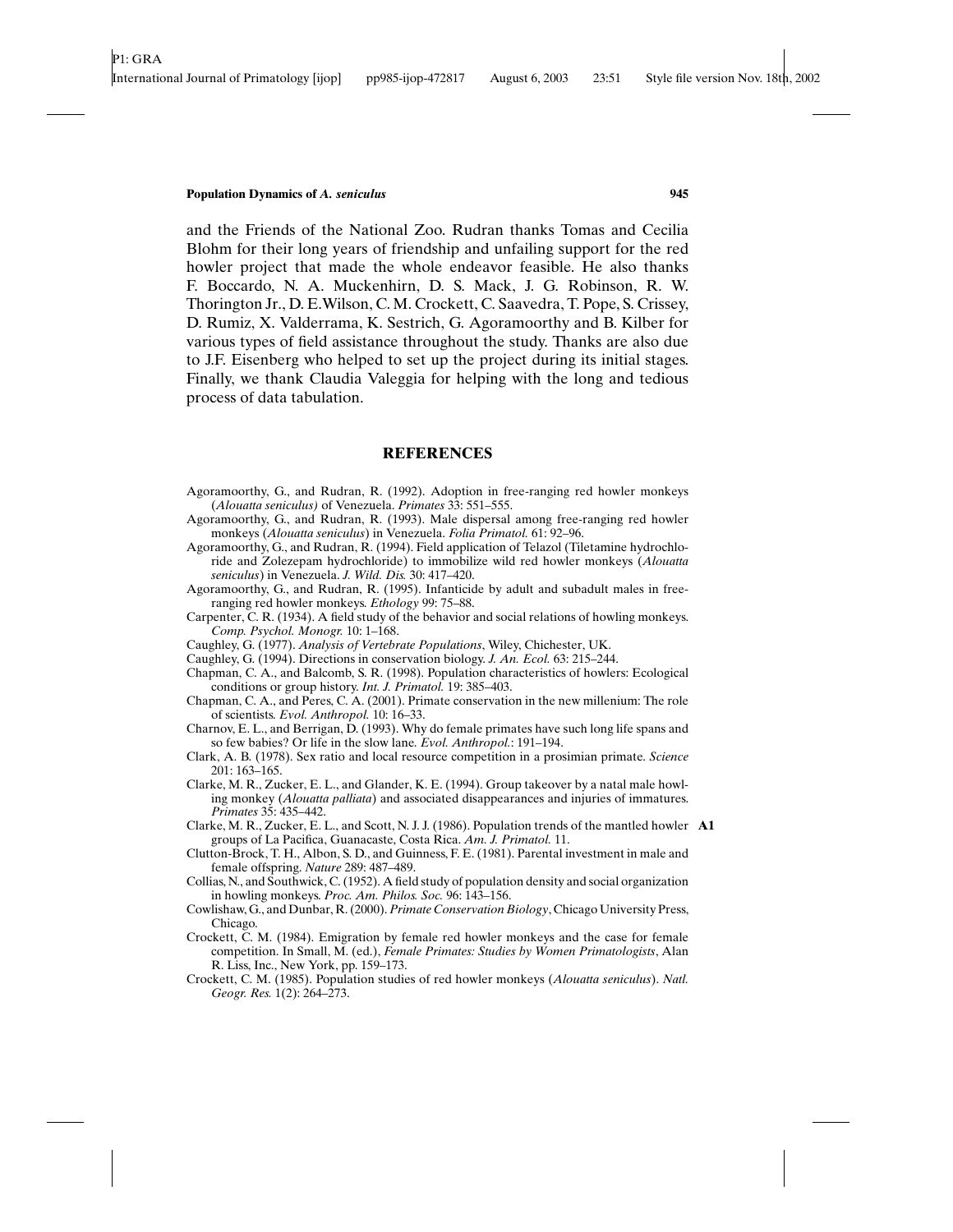- Crockett, C. M. (1987). Diet, dimorphism and demography: Perspectives from howlers to hominids. In Kinzey, W. G. (ed.), *Evolution of Human Behavior: Primate Models*, Suny Press, Albany, NY, pp. 115–135.
- Crockett, C. M. (1996). The relation between red howler monkey (*Alouatta seniculus*) troop size and population growth in two habitats. In Norconk, M. A., Rosenberger, A. L., and Garber, P. A. (eds.), *Adaptive Radiations of Neotropical Primates*, Plenum, New York, pp. 489–510.
- Crockett, C. M., and Eisenberg, J. F. (1986). Howlers: Variations in group size and demography. In Smuts, B. B., Cheney, D. L., Seyfarth, R. M., Wrangham, R., and Struhsaker, T. T. (eds.), *Primate Societies*, University of Chicago Press, Chicago, pp. 54–68.
- Crockett, C. M., and Pope, T. R. (1988). Inferring patterns of aggression from red howler monkey injuries. *Am. J. Primatol.* 15: 289–308.
- Crockett, C. M., and Pope, T. R. (1993). Consequences of sex differences in dispersal for juvenile red howler monkeys. In Pereira, M. E., and Fairbanks, L. A. (eds.), *Juvenile Primates: Life History, Development and Behavior*, Oxford University Press, pp. 104–118.
- Crockett, C. M., and Rudran, R. (1987a). Red howler monkey birth data I: Seasonal variation. *Am. J. Primatol.* 13: 347–368.
- Crockett, C. M., and Rudran, R. (1987b). Red howler monkey birth data II: Interannual, habitat, and sex comparisons. *Am. J. Primatol.* 13: 369–384.
- Dittus, P. J. (1979). The evolution of behaviors regulating density and age-specific sex ratios in a primate population. *Behavior* 63: 266–302.
- Dittus, P. J. (1980). The social regulation of primate populations: A synthesis. In Lindburg, D. G. (ed.), *The Macaques: Studies in Ecology, Behavior and Evolution*, Van Nostrand Reingold, New York, pp. 263–286.
- Dobson, A. P., and Lyles, A. M. (1989). The population dynamics and conservation of primate populations. *Conserv. Biol.* 3: 362–380.
- Eisenberg, J. F. (1979). Habitat, economy, and society: Some correlations and hypotheses for the Neotropical primates. In Bernstein, I. S., and Smith, E. O. (eds.), *Primate Ecology and Human Origins: Ecological Influences on Social Organization*, Garland Press, New York, pp. 215–262.
- **A2** Estrada, A. (1982). Survey and census of howler monkeys (*Alouatta palliata*) in the rain forests of "Los Tuxtlas", Veracruz, Mexico. *Am. J. Primatol.*
	- Estrada, A., Anzures, D., and Coates-Estrada, R. (1999). Tropical rain forest fragmentation, howler monkeys (*Alouatta palliata*), and dung beetles at Los Tuxtlas, Mexico. *Am. J. Primatol.* 48: 253–262.
	- Fedigan, L. M., and Jack, K. (2001). Neotropical primates in a regenerating Costa Rican Dry Forest: A comparison of howler and capuchin population patterns. *Int. J. Primatol.* 22: 689–713.
	- Fedigan, L. M., Rose, L. M., and Avila, R. M. (1998). Growth of mantled howler groups in a regenerating Costa Rican dry forest. *Int. J. Primatol.* 19: 405–432.
	- Fleagle, J. G., Janson, C. H., and Reed, K. E. (1999). Spatial and temporal scales in primate community structure. In Fleagle, J. G., Janson, C. H., and Reed, K. E. (eds.), *Primate Communities*, Cambridge University Press, Cambridge, pp. 284–288.
	- Glander, K. E. (1992). Dispersal patterns in Costa Rican mantled howling monkeys. *Int. J. Primatol.* 13: 415–436.
	- Herrick, J. G., Agoramoorthy, G., Rudran, R., and Harder, J. D. (2000). Urinary progesterone in free-ranging red howler monkeys (*Alouatta seniculus*): Preliminary observations of the estrous cycle and gestation. *Am. J. Primatol.* 51: 257–263.
	- Holmgren, M., Scheffer, M., Ezcurra, E., Gutierrez, J. R., and Mohren, G. M. J. (2001). El Niño effects on the dynamics of terrestrial ecosystems. *Trends in Ecol. Evol.* 16: 89–94.
	- Jones, W. T. (1988). Variations in sex-ratios of banner tailed kangaroo rats in relation to population density. *J. Mammal.* 69: 303–310.
	- Kinzey, W. G. (1997). *New World Primates*, Aldine de Gruyter, New York.
	- Krebs, C. J. (1996). Population cycles revisited. *J. Mammal.* 77: 8–24.
	- Leigh, E. G. J. (1999). *Tropical Forest Ecology. A View From Barro Colorado Island*, Oxford University Press, New York.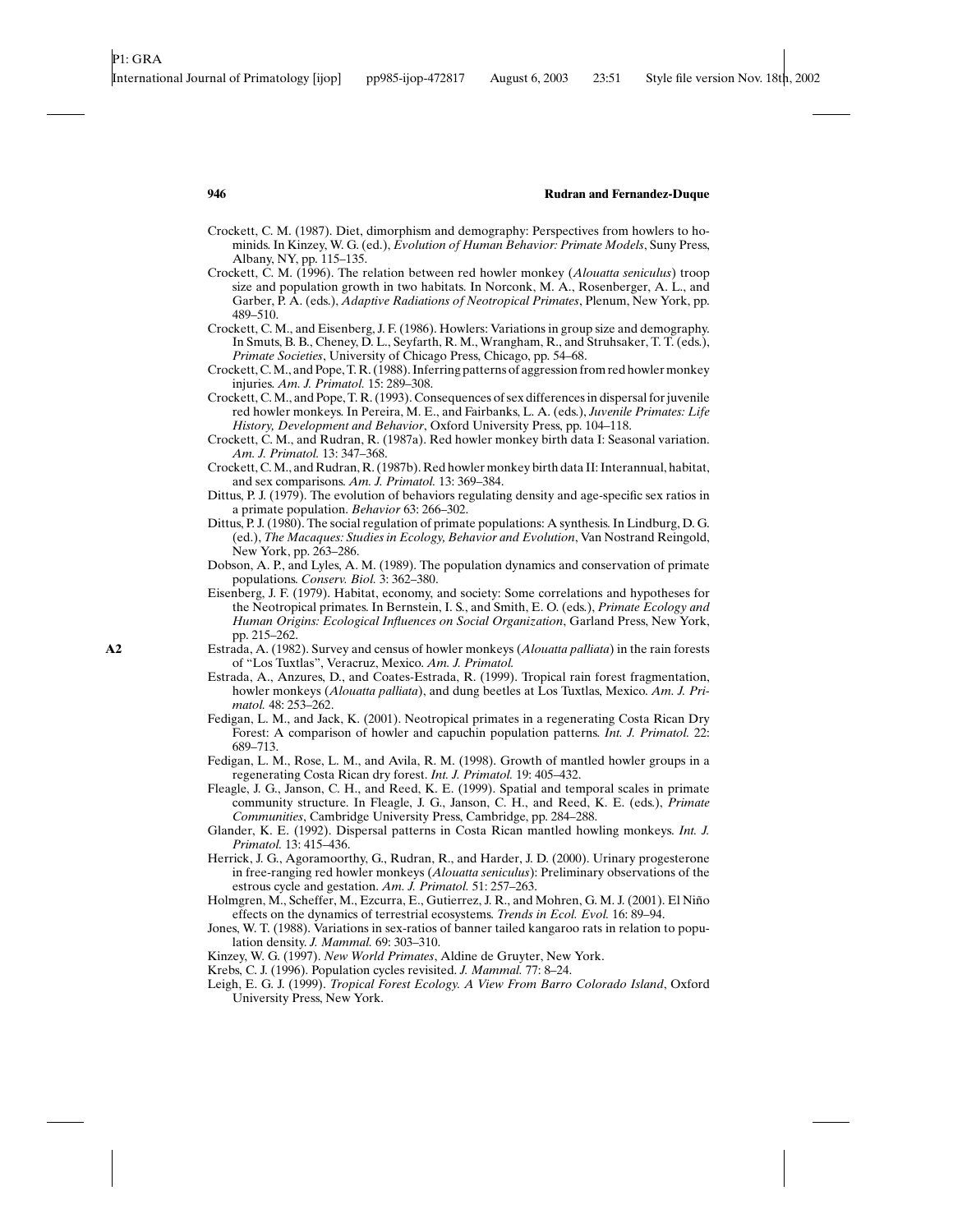- Milton, K. (1982). Dietary quality and demographic regulation in a howler monkey population. In Leigh, E. G. J., Rand, S. A., and Windsor, D. M. (eds.), *The Ecology of a Tropical Forest. Seasonal Rhythms and Long-Term Changes*, Smithsonian Institution Press, Washington, DC, pp. 273–289.
- Milton, K. (1996). Effects of bot fly (*Alouattamyia baeri*) parasitism on a free-ranging howler monkey (*Alouatta palliata*) population in Panama. *J. Zool. Lond.* 239: 39–63.
- Neville, M. K. (1972). The population structure of red howler monkeys (*Alouatta seniculus*) in Trinidad and Venezuela. *Folia Primatob.* 17: 56–86.
- Neville, M. (1976). The population and conservation of howler monkeys in Venezuela and Trinidad. In Thorington, R. W., Jr., and Heltne, P. G. (eds.), *Neotropical Primates: Field Studies and Conservation*, National Academy of Sciences, Washington, DC, pp. 101–109.
- Otis, J. S., Froelich, J. W., and Thorington, R. W., Jr. (1981). Seasonal and age-related differential mortality by sex in mantled howlers, *Alouatta palliata*. *Int. J. Primatol.* 2: 197–205.
- Packer, C. (1979). Inter-troop transfer and inbreeding avoidance in *Papio anubis*. *Anim. Behav.* 27: 1–36.
- Pope, T. R. (1989). The influence of mating systems and dispersal patterns on the genetic structure of red howler monkey population. University of Florida, Gainesville, pp. 172.
- Pope, T. R. (1990). The reproductive consequences of male cooperation in the red howler monkey: Paternity exclusion in multi-male and single-male troops using genetic markers. *Behav. Ecol. Sociobiol.* 27: 439–446.
- Pope, T. R. (1992). The influence of dispersal patterns and mating system on genetic differentiation within and between populations of the red howler monkey (*Alouatta seniculus*). *Evolution* 46: 1112–1128.
- Pope, T. R. (1998). Effects of demographic change on group kin structure and gene dynamics of populations of red howling monkeys. *J. Mammal.* 79: 692–712.
- Pope, T. R. (2000). Reproductive success increases with degree of kinship in cooperative coalitions of female red howler monkeys (*Alouatta seniculus*). *Behav. Ecol. Sociobiol.* 48: 253– 267.
- Pusey, A. E. (1980). Inbreeding avoidance in chimpanzees. *Anim. Behav.* 543–552. **A3**
	-
- Ross, C. (1991). Life history patterns of new world monkeys. *Int. J. Primatol.* 12: 481–502.
- Rudran, R. (1979). The demography and social mobility of a red howler (*Alouatta seniculus*) population in Venezuela. In Eisenberg, J. F. (ed.), *Vertebrate Ecology in the Northern Neotropics*, Smithsonian Institution Press, Washington, DC, pp. 107–126.
- Rumiz, D. (1990). *Alouatta caraya*: Population density and demography in Northern Argentina. *Am. J. Primatol.* 21: 279–294.
- Sekulic, R. (1982). Daily and seasonal patterns of roaring and spacing in four red howler (*Alouatta seniculus*) troops. *Folia Primatol.* 39: 22–48.
- Sekulic, R. (1983). The effect of female call on male howling in red howler monkeys (*Alouatta seniculus*). *Int. J. Primatol.* 4: 291–305.
- Silk, J. B. (1983). Local resource competition and facultative adjustment of sex ratios in relation to competitive abilities. *Am. Nat.* 121: 56–66.
- Stenseth, N. C. (1999). Population cycles in voles and lemmings: Density dependence and phase dependence in a stochastic world. *Oikos* 87: 427–461.
- Thorington, R. W., Jr., Rudran, R., and Mack, D. (1979). Sexual dimorphism of *Alouatta seniculus* and observations on capture techniques. In Eisenberg, J. F. (ed.), *Vertebrate Ecology in the Northern Neotropics*, Smithsonian Institution Press, Washington, DC, pp. 97–106.
- Trivers, R. L., and Willard, D. E. (1973). Natural selection of parental ability to vary the sex ratio of offspring. *Science* 179: 90–92.
- Troth, R. G. (1979). Vegetational types on a ranch in the central llanos of Venezuela. In Eisenberg, J. F. (eds.), *Vertebrate Ecology in the Northern Neotropics*, Smithsonian Institution Press, Washington, DC, pp. 17–30.
- Wright, J. S., Carrasco, C., Calderon, O., and Paton, S. (1999). The El Niño southern oscillation, variable fruit production, and famine in a tropical forest. *Ecology* 80: 1632–1647.
- Zschokke, S. (2002). Distorted sex ratio at birth in the captive pygmy hippopotamus. *J. Mammal.* 83: 674–681.